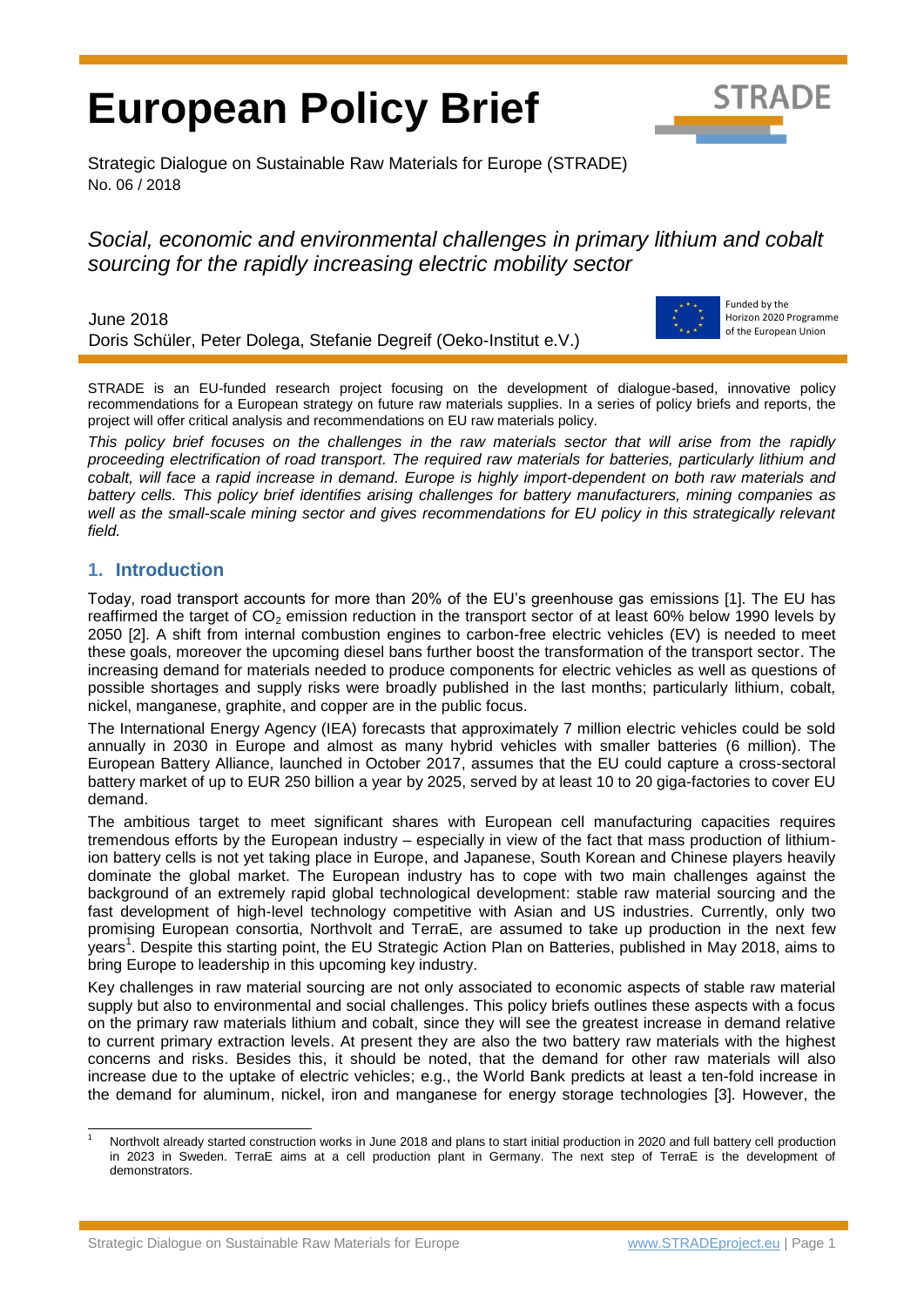overall aluminum, iron and manganese demand will not be strongly affected by new energy storage capacities due to the greater demand in other sectors (construction, infrastructure, machinery etc.). In contrast, nickel, graphite and platinum (for fuel cell electric vehicles) have a higher relative relevance. Particularly nickel is an important substitute for cobalt in current and next-generation lithium-ion battery technologies. Moreover, emerging alternative future battery technologies such as the redox-flow battery require nickel. But due to the limitations of this policy brief, the reader is referred to the 2017 [Oeko-Institut](https://www.agora-verkehrswende.de/fileadmin/Projekte/2017/Nachhaltige_Rohstoffversorgung_Elektromobilitaet/Agora_Verkehrswende_Rohstoffestrategien_EN_WEB.pdf)  [study](https://www.agora-verkehrswende.de/fileadmin/Projekte/2017/Nachhaltige_Rohstoffversorgung_Elektromobilitaet/Agora_Verkehrswende_Rohstoffestrategien_EN_WEB.pdf) ["Ensuring a Sustainable Supply of Raw Materials for Electric Vehicles"](https://www.agora-verkehrswende.de/fileadmin/Projekte/2017/Nachhaltige_Rohstoffversorgung_Elektromobilitaet/Agora_Verkehrswende_Rohstoffestrategien_EN_WEB.pdf) [4]<sup>2</sup> which gives more details on nickel, graphite and platinum. The relevance of Russia for Europe's nickel supply will be discussed in the upcoming STRADE report on EU cooperation with industrial countries.

It should also be noted that this policy brief strongly focusses on the pressing challenges associated with lithium-ion batteries for electric cars. The broader picture of raw materials needed for the global transition to a fossil-free future – with increasing demand for many metals and minerals at varying degrees [3] – will be illustrated in upcoming STRADE reports.

## <span id="page-1-1"></span>**2. Scenarios for EV deployment**

This policy brief refers to a scenario of future global demand for cobalt and lithium in EV batteries presented in the 2017 [Oeko-Institut study](https://www.agora-verkehrswende.de/fileadmin/Projekte/2017/Nachhaltige_Rohstoffversorgung_Elektromobilitaet/Agora_Verkehrswende_Rohstoffestrategien_EN_WEB.pdf) ["Ensuring a Sustainable Supply of Raw Materials for Electric Vehicles"](https://www.agora-verkehrswende.de/fileadmin/Projekte/2017/Nachhaltige_Rohstoffversorgung_Elektromobilitaet/Agora_Verkehrswende_Rohstoffestrategien_EN_WEB.pdf) commissioned by Agora Verkehrswende [4]. The scenario is one of two which model the future development of electric transport. This policy brief refers to the politically more ambitious scenario which assumes that the transport sector has to make important contributions to the global 2 degree goal<sup>3</sup> for limiting climate change. The development of the future EV fleet is estimated by using projections of the International Energy Agency (IEA) [5].

For passenger vehicles – the most relevant vehicle type for the battery market –, [Figure 1](#page-1-0) exemplarily illustrates the modeled high growth for global electric vehicles sales from 2015 to 2030 (1430%) and from 2030 to 2050 (additionally 230%). It also shows the modeled tremendous increase in absolute global sales with around 3 million electric cars in 2015 and around 160 million in 2050.



## <span id="page-1-0"></span>**Figure 1: Annual passenger vehicle sales in the 2 degree scenario (in million)**

Source: Oeko-Institut [4] calculations based on [5]

<sup>-</sup>2 The study concludes that global nickel reserves and resources are spread across a number of countries and will comfortably exceed growth in demand. For natural graphite, it notes the potential for substitution by synthetic graphite. Concerning platinum a decrease in demand for conventional catalytic converters is expected to be offset by an increase in demand for fuel cells. In addition, recycling

programmes will further reduce pressure on primary platinum production.<br><sup>3</sup> During the UN Climate Change Conference in Paris in 2015, the states agreed to limit temperature rise to no more than 1.5°C. The 2 degree-goal remains below this target, but it can be seen as a broad accepted minimum baseline. To achieve the  $2^{\circ}$  goal, the transport sector needs to make a contribution.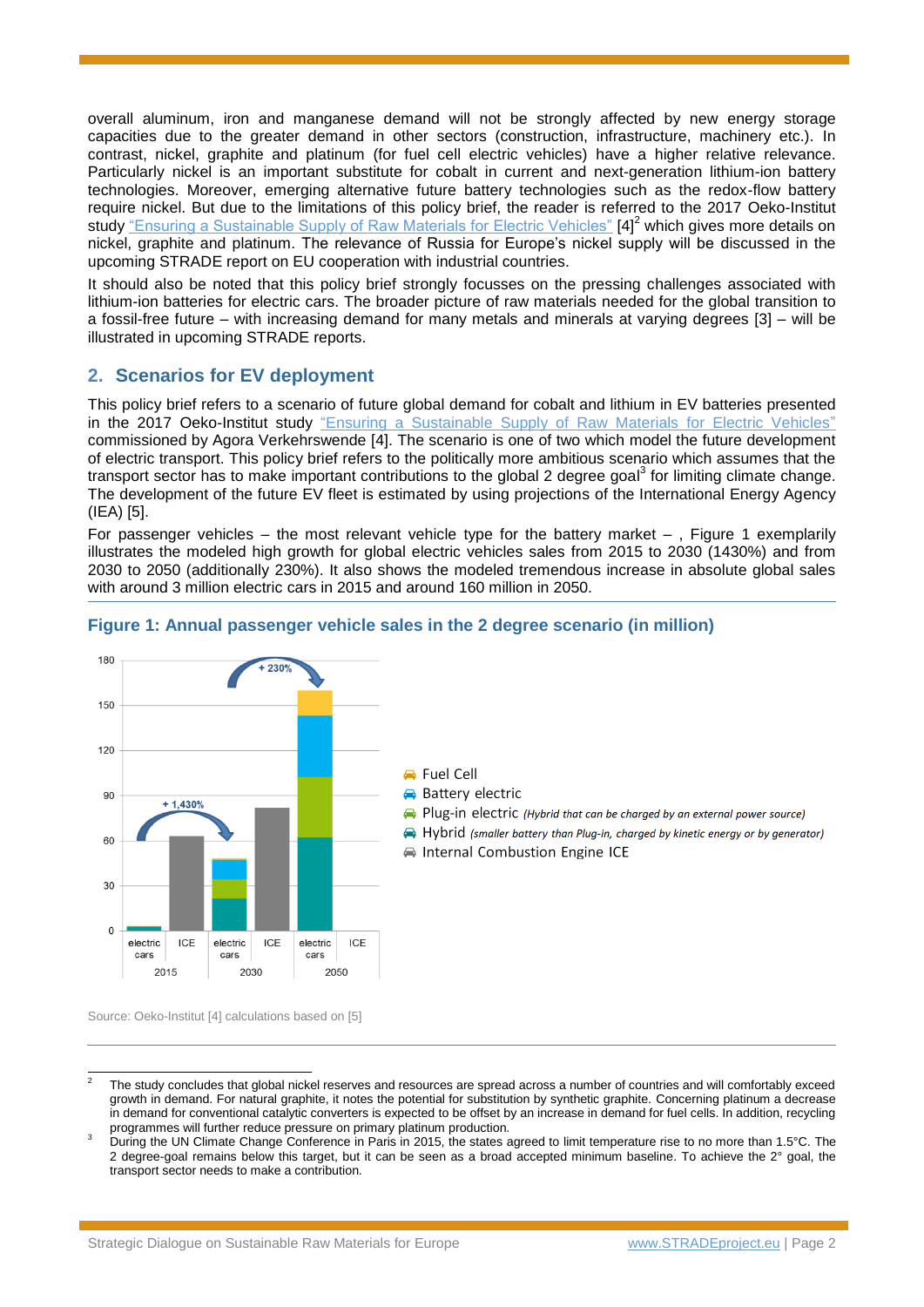[Figure 2](#page-2-0) shows the projected regional distribution of electric passenger cars sales in 2050: The market with the highest sales will be China, followed by North America, Europe and Asia. The European share was projected at around 16% and around 26 million electric cars in 2050.



## <span id="page-2-0"></span>**Figure 2: Global distribution of passenger vehicle sales in 2050**

Source: Oeko-Institut calculations based on [5]

Based on the EV development, the Oeko-Institut calculated the potential future battery capacity demand which arises from the transport sector. [Figure 3](#page-2-1) shows the required battery capacities for all types of electric vehicles (passenger vehicles, busses, trucks, pedelecs and 2-3 wheelers) in 2015, 2030 and 2050. The passenger vehicles are the main driver, with other vehicle types adding comparably smaller additional demand.

## <span id="page-2-1"></span>**Figure 3: Annual sales of lithium-ion battery capacity in the 2 degree scenario (in GWh)**

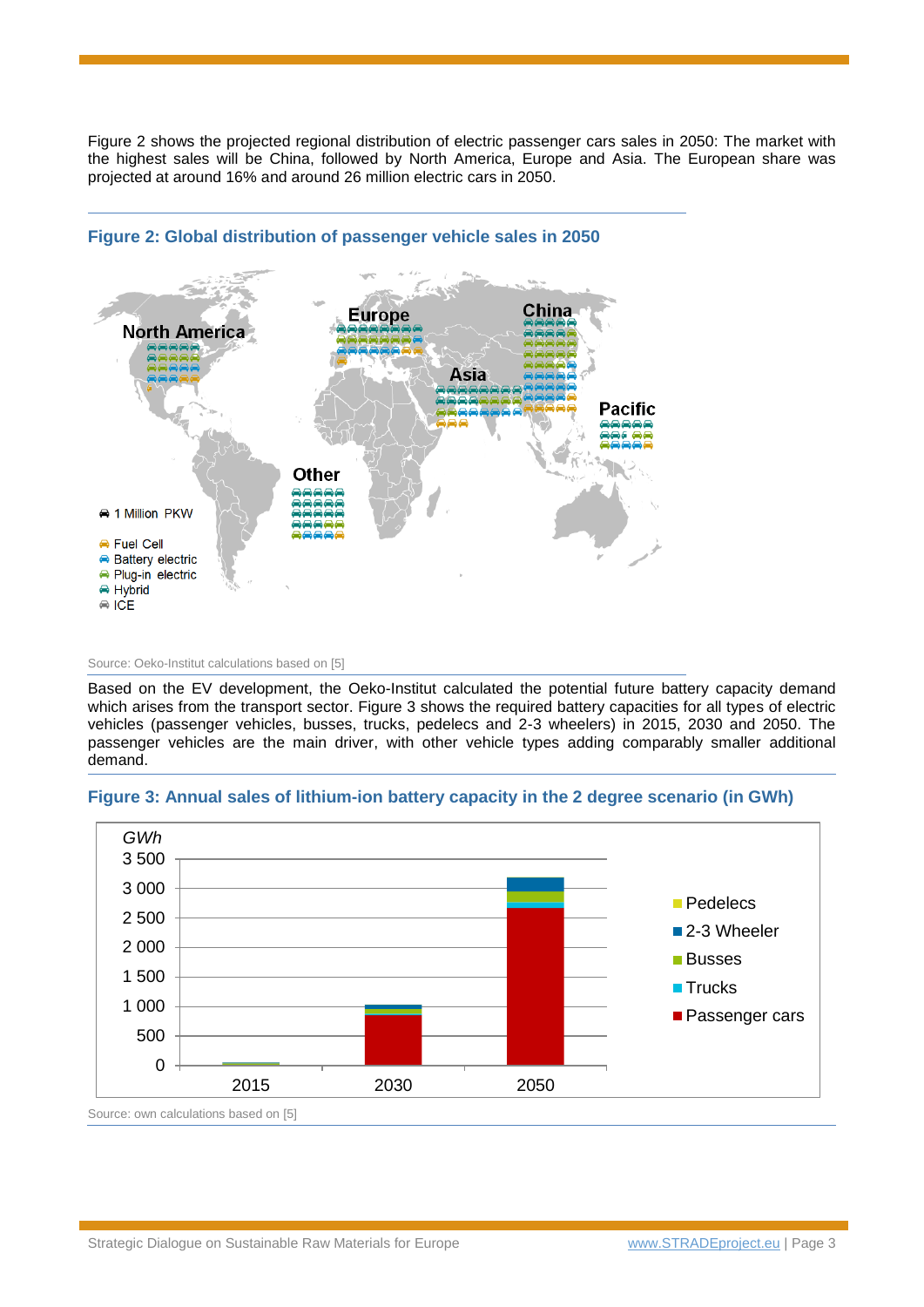The scenario further assumes that lithium ion batteries<sup>4</sup> which are currently the state of the art will also remain the dominant energy storage technology in the 2030s. Studies of other authors come to similar results [6][7][8][9]; there is a broad consensus that a rapid increase in demand for lithium-ion batteries for EVs will also result in a sharp increase in lithium and cobalt demand. Hereby, the projection until 2030 is relatively certain, provided that global policies favour EV deployment and no rapid unexpected technological changes will occur. The 2050 perspective however has a much greater degree of uncertainty, in terms of technology development. Therefore, the model assumes that Li-ion battery specifications will principally remain the same beside some optimization in terms of efficiency. If new technologies will be developed and enter markets before 2050, the related resource demand might change.

## **3. Lithium**

## 3.1. Global lithium demand for electric vehicle deployment

The scenario presented in Chapter [2](#page-1-1) indicates a significant uptake of EV sales in the future. [Figure 4](#page-3-0) shows the corresponding increase in lithium demand needed to produce batteries for the electric vehicles. Until 2050 the estimated demand could be as high as 500,000 tonnes. Demand is expected to already exceed current annual mine production by a factor of five as early as 2030. Recycling can only contribute to a small extent to the rising demand in  $2030$  (share of 10% assumed<sup>5</sup>), because the amount of lithium in waste streams will still be limited. In 2050, a mature e-mobility sector can be assumed, providing more end-of-life material which will be available for recycling (share of 40% assumed).



## <span id="page-3-1"></span><span id="page-3-0"></span>**Figure 4: Global lithium demand for lithium-ion batteries in electric vehicles (in tonnes) according to the 2-degree scenario**

Source: [10] [4]; hatched lines = secondary material usage

[Figure 4](#page-3-0) only includes the projected lithium demand for batteries for electric vehicles. The total lithium demand is even higher taking into account battery applications in IT, power storage or electric tools.

 $\overline{a}$ 4 Former battery technologies such as NiMH batteries are phased out, as Li-Ion batteries are much more efficient. A mix of the following lithium-ion battery technologies is considered in the analysis: NMC (nickel - manganese - cobalt); NCA (nickel-cobaltaluminium); LFP (lithium-iron-phosphate).

<sup>5</sup> The future share of secondary materials covering battery demand for EVs has been discussed with experts in a stakeholder workshop. For more details see [4].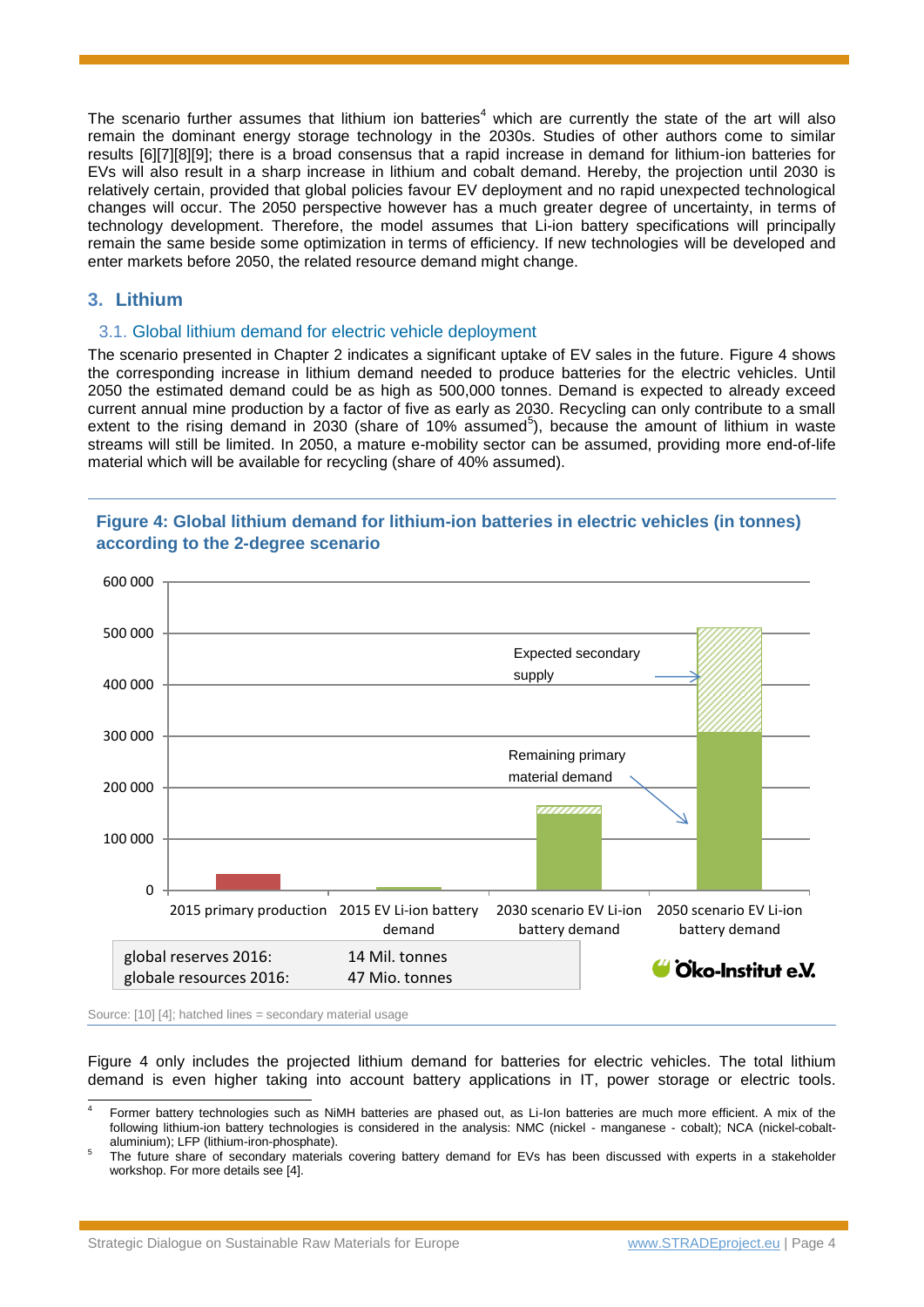Moreover, lithium is used in other applications like ceramic and glass, lubricating greases, continuous casting mold flux powders, polymer production and air treatment. Nonetheless, EV batteries will remain the dominant application in the mid-term perspective since annual growth rates for EV demand are forecasted at around 25% in the next 15 years. In line with this, a 2017 World Bank report also shows that grid-based energy storage will have a significantly lower need for battery capacities than the automotive sector [3].

## 3.2. Global lithium supply situation

#### *Current primary production*

Current global lithium mine production comes from two types of deposits. About half of global lithium comes from hard rock mining, which takes place in Australia, China, Zimbabwe, Portugal, and Brazil; the other half comes from extraction from brines in Chile, Argentina, China, and USA; artisanal mining only plays a very minor role (e.g. in Brazil [11]) [12]. The detailed numbers are shown in [Figure 5.](#page-5-0) The only European producer is Portugal with relatively small volumes (400 t/a).

Primary lithium production is dominated by only four companies which cover almost 90% of world production: Talison Lithium (Australia) 39.8%; SQM (Chile) 22%; Albemarle (USA) 16.2%; FMC (USA) 9.7%) [13]. Moreover the Chinese company Tianqi has an increasingly growing role in the sector. The company acquired a 24% share in SQM recently. Tianqi also holds a 50% stake in Talisons's Greenbushes lithium mine [14]

#### *Reserves, resources and future primary production*

Around 76% of global lithium reserves are brine-based deposits, and while they are more capital-intensive than hard-rock deposits and slower to respond to market conditions, brine projects have inherently lower costs and greater economy of scale.

The reserves**<sup>6</sup>** published by USGS in 2018 (16 Mio. t) are almost four times as high as those published ten years ago. This indicates that the increasing lithium demand is linked to high exploration efforts. The budget for exploration in lithium projects has increased significantly. In 2017 the expenditures for lithium exploration were four times as high as in 2015. Also the number of exploration companies has increased sixfold within the same time span. In 2017 more than a quarter of the exploration budget was invested in Australia, followed by the USA with 13%. Latin America accounts for circa one fifth of the budget, with Argentina being the largest in the region with 12% of the budget. Notably 8% of the exploration budget has been spent in Serbia [15]. As [Figure 5](#page-5-0) shows, South America has the potential to become the main lithium supplier with its 'lithium triangle' – Argentina, Chile and Bolivia – and their salt flats located in the Andean mountain region. The largest reserves are in Chile, Australia, China and Argentina. The world's largest lithium resources **7** are located in six large brines in Argentina and in the Bolivian Salar de Uyuni [16] [17][10]. The figure only visualises the most recent data published by the USGS. Small outputs are summarised under the category "others". Therefore, some countries with smaller production and reserves are not in shown in the map below.

 $\overline{a}$ Reserves are the economically extractable minerals and are part of the resources. Reserve data are dynamic – for example they may increase when raw material prices increase, further deposits are explored or new technologies or economic variables improve their economic feasibility [10].

<sup>7</sup> Resources are the natural occurring deposits in or on the earth's crust (solid, liquid, gaseous) in such form and amount that economic extraction of a commodity is currently or potentially feasible [10].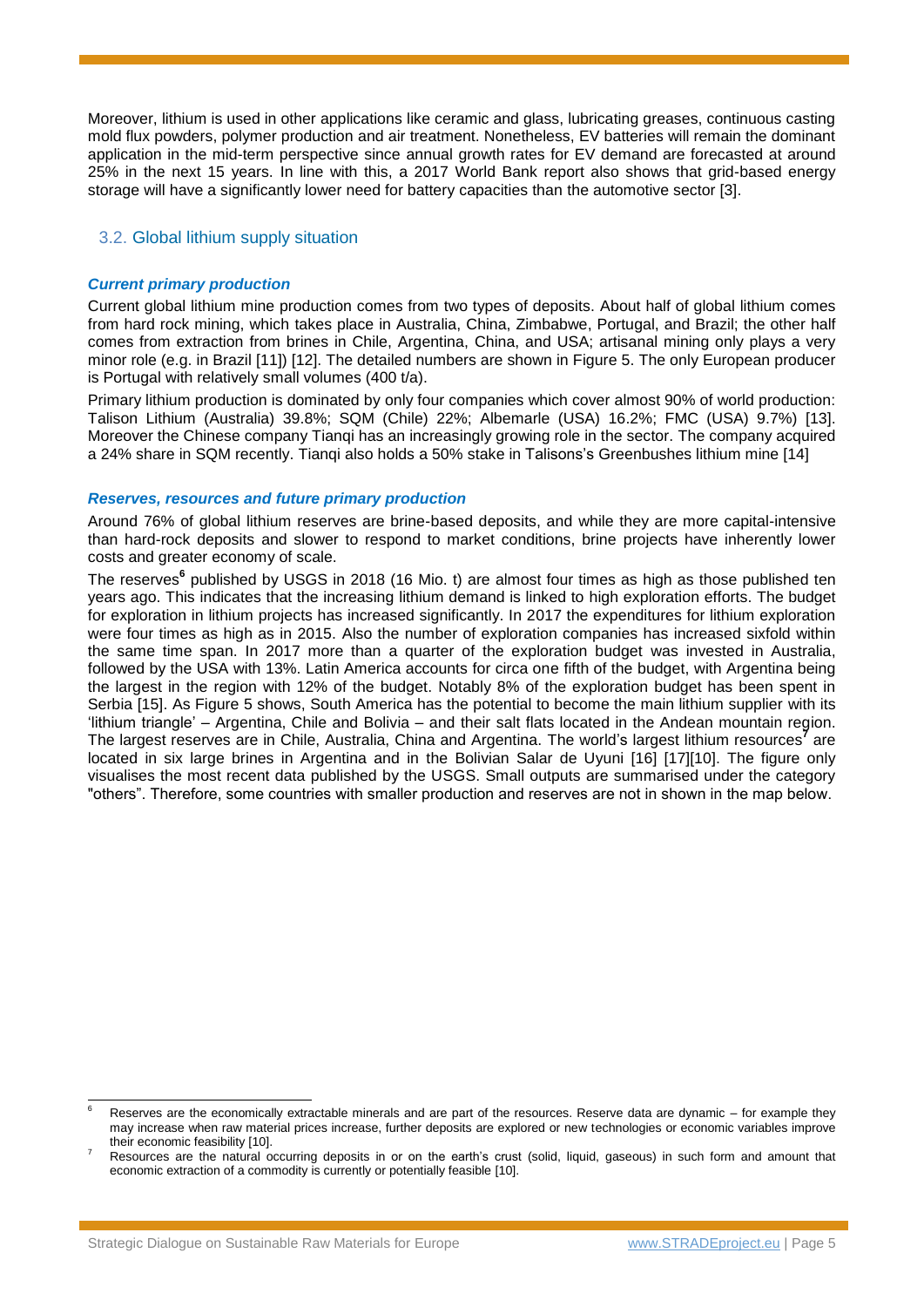

#### <span id="page-5-0"></span>**Figure 5: Main lithium primary production, reserves and resources in 2016**

In addition to the European mine production in Portugal, there are promising reserves in the Czech Republic<sup>8</sup> with an expected annual mining production of 2,800 tonnes of lithium content [12]. Another 2,000 tonnes of lithium content might be produced in Finland according to a recently released feasibility study by the company Keliber [18]. In view of the modelled global lithium demand of 160,000 tonnes in 2030, it becomes clear that further locations will have to be developed if import dependency shall be significantly reduced. As noted above, an interesting European deposit has been identified in Serbia with the "new mineral" Jadarite. This deposit needs further research and testing [12]. The Swedish government has funded exploration in Sweden; a study by the Swedish Geological Survey announcing a potential for several critical minerals including lithium [19]. Among other locations in Europe, exploration is also ongoing in Wolfsberg in Austria [20] and Zinnwald in Germany [21]. A recent publication of the Geological Survey of Finland reports on wellknown deposits in the country with around 45,000 t Li content and additionally up to 510,000 tonnes of Lithium in undiscovered pegmatite lithium deposits [22]. The European Strategic Action Plan on Batteries (2018) announces commodity mapping in several countries, particularly Austria, the Czech Republic, Finland, Ireland, Portugal, Spain, and Sweden [23].

Current global reserves are 50 times as high as the projected annual primary consumption for 2050. However, strong exploration efforts have stimulated a high increase in reserves and resources in the past decade [10], and it is to be assumed that this trend will continue<sup>9</sup>. Due to the extremely dynamic development of new projects, experts expect no long-term shortage. Nevertheless temporary supply

 $\overline{a}$ 8 The Australian company European Metals, which owns the exploration rights in the Czech Republic, expects that mining could start in 2019. The deposits are located around Cinovec, a region with a tradition of mining [20].

<sup>9</sup> The authors are aware that this simplified calculation does not consider more detail specifications, e.g. the required chemical compound or the required purity in the end product. Nevertheless, the calculation gives a first idea of the challenges in the cobalt sector.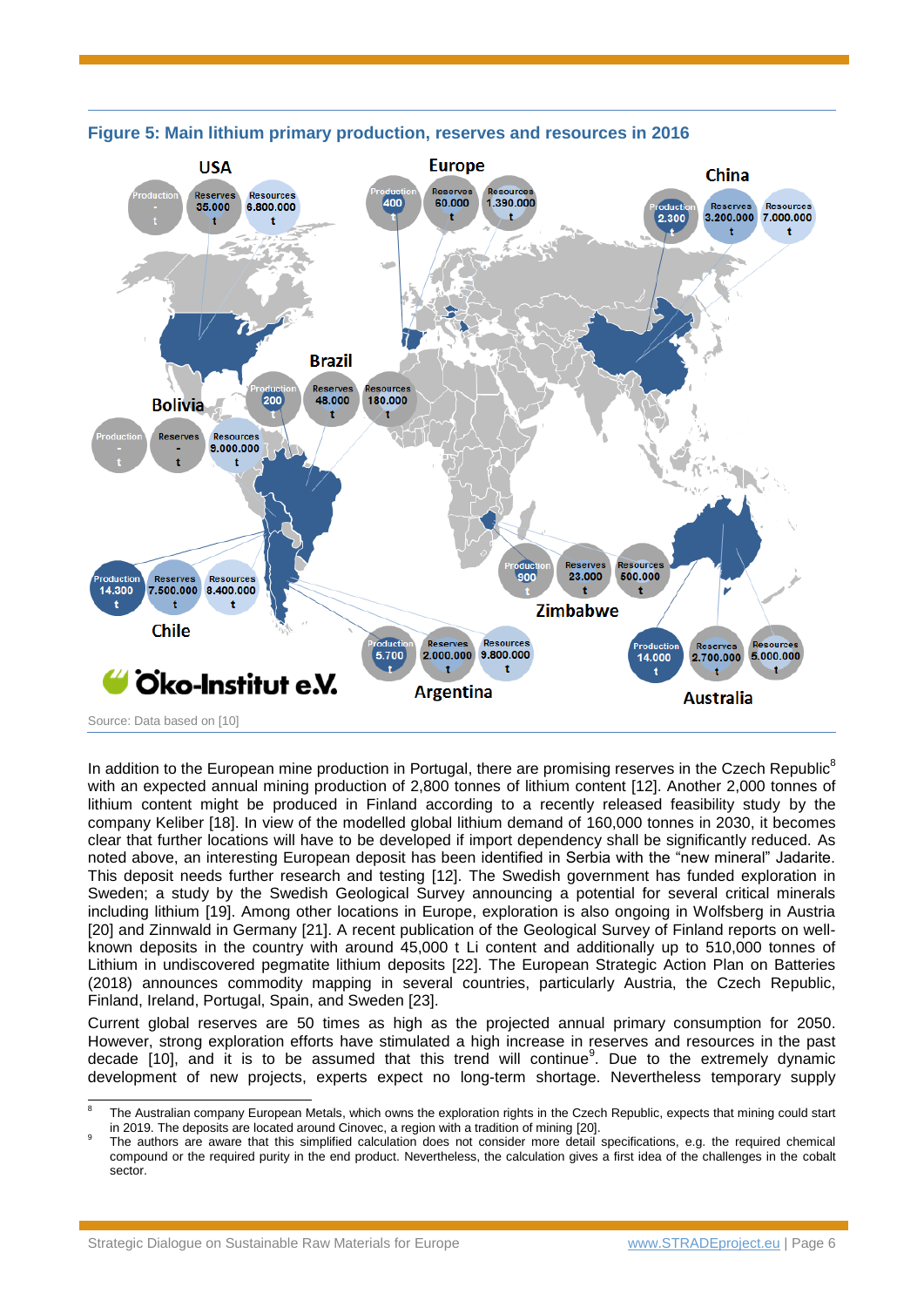shortages might occur since lithium demand may undergo a drastic increase within a short time period. Although many lithium projects are currently being initiated, approval procedures, mine construction and the installation of processing plants will take several years. Regarding technological requirements, the 2018 EC report on raw materials for battery applications points out that only a few lithium projects have the capacity and ability to produce very high-grade lithium compounds that batteries need [24].

In 2016, the value of the lithium used in a mid-range battery electric vehicle (BEV) was around \$406<sup>10</sup>, not including losses in battery production. As there is little potential for substitution and efficiency for the lithium used, strong lithium price increases could presumably slow down the expansion of e-mobility to some extent. But in contrast to lithium the price impact of cobalt (see Chapter 4) is higher.

#### *Recycling material – Secondary production*

Within the European Battery Directive<sup>11</sup>, electric vehicle traction batteries fall into the category of industrial batteries. No collection target is yet in place, however disposal is not allowed and so far – in theory – batteries should be completely collected separately from other batteries. The plants which process the endof-life batteries are required to reach a recycling rate of 45 % according to the European Battery Directive. More recently, during the evaluation of the battery directive, this approach is under dispute. Particularly a higher recycling rate or specific targets for lithium recycling are discussed.

In the past, recycling processes only recovered expensive metals such as cobalt and nickel. Because lithium is comparably cheap and more difficult to recycle – it usually becomes part of the slag fraction - lithium has not been recovered until 2017. This changed with the announcement of the Belgian company Umicore to start recycling lithium from the slag fraction [25]. Similar approaches are ongoing, e.g. in Korea [26]. If a revised EU Battery Directive would introduce a lithium recycling quota, the development of lithium recycling facilities would be significantly supported. Additionally, increasing lithium prices will be a main driver for the development of lithium recycling routes.

Outside the industrialized countries, particularly in developing countries, no collection systems for used EV batteries exist yet. In these countries, the primary challenge is the implementation of collection and recycling facilities to eliminate the risk of explosion of used batteries, even if no lithium recovery takes place in the first phase. [Figure 4](#page-3-0) shows that the scenario assume[d](#page-3-1) a secondary share of 40% of total global demand<sup>5</sup>. Achieving this share needs targeted efforts. In February 2018 China took an important step in this direction by announcing that it will assign responsibility for battery recycling to the manufacturers of EVs and require them to set up facilities to collect and recycle spent batteries [27].

## 3.3. Social and environmental challenges

#### **3.3.1. Environmental challenges**

#### *Australia and China*

More than 40% of today's lithium production comes from hard rock mining. Mostly the mineral spodumene is extracted in Australian open pit and underground mining operations. The associated environmental impacts are similar to the extraction and refining of other ores. An overview of these typical environmental risks can be found in the [STRADE Policy Brief](http://www.stradeproject.eu/fileadmin/user_upload/pdf/PolicyBrief_04-2016_Sep2016_FINAL.pdf) 04/2016. It can be assumed that due to Australia's strict environmental protection laws appropriate standards are applied and therefore risks are limited.

There are also significant lithium reserves in China, with the highest lithium concentrations in Tibet [28]. The general environmental developments in China's mining industry are outlined in [STRADE Policy Brief](http://www.stradeproject.eu/fileadmin/user_upload/pdf/STRADE_PB_03_2018_China_responsible_sourcing.pdf) [03/2018.](http://www.stradeproject.eu/fileadmin/user_upload/pdf/STRADE_PB_03_2018_China_responsible_sourcing.pdf) It shows that the Chinese mining industry is currently undergoing a transformation toward higher environmental standards. At the same time, however, it also shows that there is little publicly accessible information and that the domestic mining sector has so far hardly been opened up to cooperation and activities with foreign actors. The most recent green mining standard in China has been translated by STRADE and can be accessed on the [project-homepage.](http://stradeproject.eu/index.php?id=40#c497)

#### *Latin America: water consumption and hydrology*

 $10$ For a 30 kWh battery, type NMC 6:2:2, average prices May 2017 – Apr 2018; the price includes only the value of lithium in the lithium carbonate market price and does not reflect the costs of lithium lost in the processing and manufacturing steps.

<sup>11</sup> Directive 2006/66EC on batteries and accumulators and waste batteries and accumulators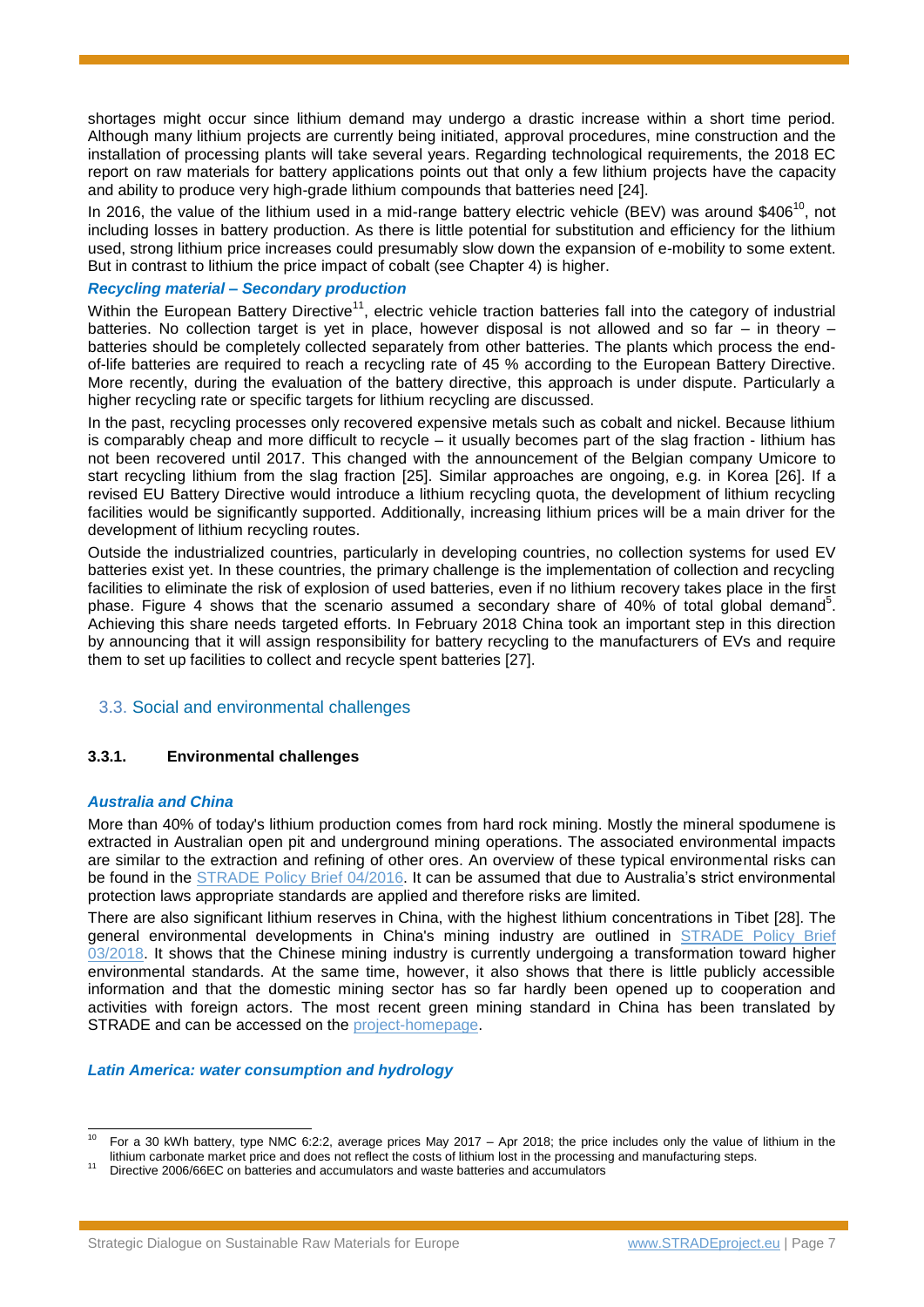In the public debate, lithium production is much more present in Latin America – especially in Chile, which accounts for around one third of world production. The deposits are located in salt lakes in extremely arid areas. Traditional extraction is carried out by pumping brines to the surface and subsequent evaporation and precipitation of different salts resulting in e.g. a lithium chloride concentrate. The evaporated water is removed from the local water circuits. The withdrawal of larger volumes may have an effect on the hydrology of the surrounding areas [29]. According to Frankel & Whoriskey [30], scientists still disagree as to what extent salt lakes are connected to other water sources in the area. Ecosystems and agricultural uses, such as grazing or quinoa production, will be affected [31], and water-related conflicts have already occurred [32] [30].

A comparison of the specific water consumption in the mining industry reveals the significance of the scarce resource during the process: water consumption in ore mining is in the order of 100 - 500 m<sup>3</sup>/ton of metal at a metal content of 1% [33]. In the case of salt lakes, the Li concentration is decisive for the water consumption; for example, around 1400  $m^3$  of water evaporate for 1 ton of lithium<sup>12</sup> in the Salar de Olavorz in Argentina. The additional water treatment for further process steps is not yet included. The comparison shows that the water problem has a high relevance in brine extraction because the high specific water consumption and the arid climate coincide. A 2010 UN expert group pointed out that *"The extraction of*  lithium through evaporation of brines in salt flats can have significant impacts on the often delicate balance of *limited fresh and/or ground water"* and therefore insisted on *"comprehensive environmental impact assessment studies and monitoring to prevent, minimize and mitigate any negative impacts on the flora, fauna and ecosystems in the salars and the adjacent area"* [35]. The traditional evaporation technology using solar radiation has two other disadvantages in addition to the high water consumption: Firstly, resource efficiency is low. Less than 60% of the lithium is recovered because a large part of the lithium is lost during months of evaporation due to dust discharge. Secondly, a major economic disadvantage is also the long duration of the evaporation process of about 18 months [13].

#### *Water-efficient technologies for lithium extraction from brines*

Intensive work is currently being carried out on water-saving technologies in which the water is recovered and fed back into the salt lake. For example, the French company ERAMET, together with research partners, developed a Direct Extraction Process and operates a pilot plant in Argentina [36]. Further companies with similar processes in development are Tenova [31] (global mining engineering group), Enirgi (Canada) [37], Volataic Minerals Corp. (Canada) und Posco (Korea). The build-up of closed circuits significantly increases the recovery rate and reduces the time required from several months to only a few hours [13]. The successful implementation of these efficiency technologies plays a key role in more sustainable lithium recovery from salt lakes.

## *Handling of toxic chemicals in Latin America*

Another important point for a responsible lithium-extraction is the careful handling of toxic chemicals, which are used after concentration in the course of further processing. In Argentina, for example, there have been complaints from communities about pollution of water bodies, which also serve to supply people and agriculture [32].

## *Landscape and biodiversity in Latin America*

A further highly relevant issue is the destruction of South America's unique natural landscapes in the form of salt lakes. Particularly the largest lithium resource, the Salar de Uyuni in Bolivia, has an outstanding unique natural landscape and biodiversity (lagoons, flamingoes) and is a fragile ecosystem in one of the most arid regions in the world. Water resources in Salar de Uyuni are considered as non-renewable resources (or renewed very slowly), and mining in this highly sensitive area is connected with a high risk of negative impacts [29]. However, the salt lakes are very large, so it should at least be possible to obtain large-scale unimpaired salar zones in Latin America.

## *Conclusion on challenges in Latin America and proposal for a BAT guiding document*

The great challenge for environmental protection in lithium extraction in South America is to take the environmental problems outlined above into account from the early planning stage – even though the dramatically increasing demand for primary lithium will place great pressure on the rapid installation of high

 $\overline{12}$ <sup>12</sup> Own calculation; Li-concentration in Salar de Olavorz 690 mg/l; most brines have Li-concentration from 300 – 1500 mg/l [34]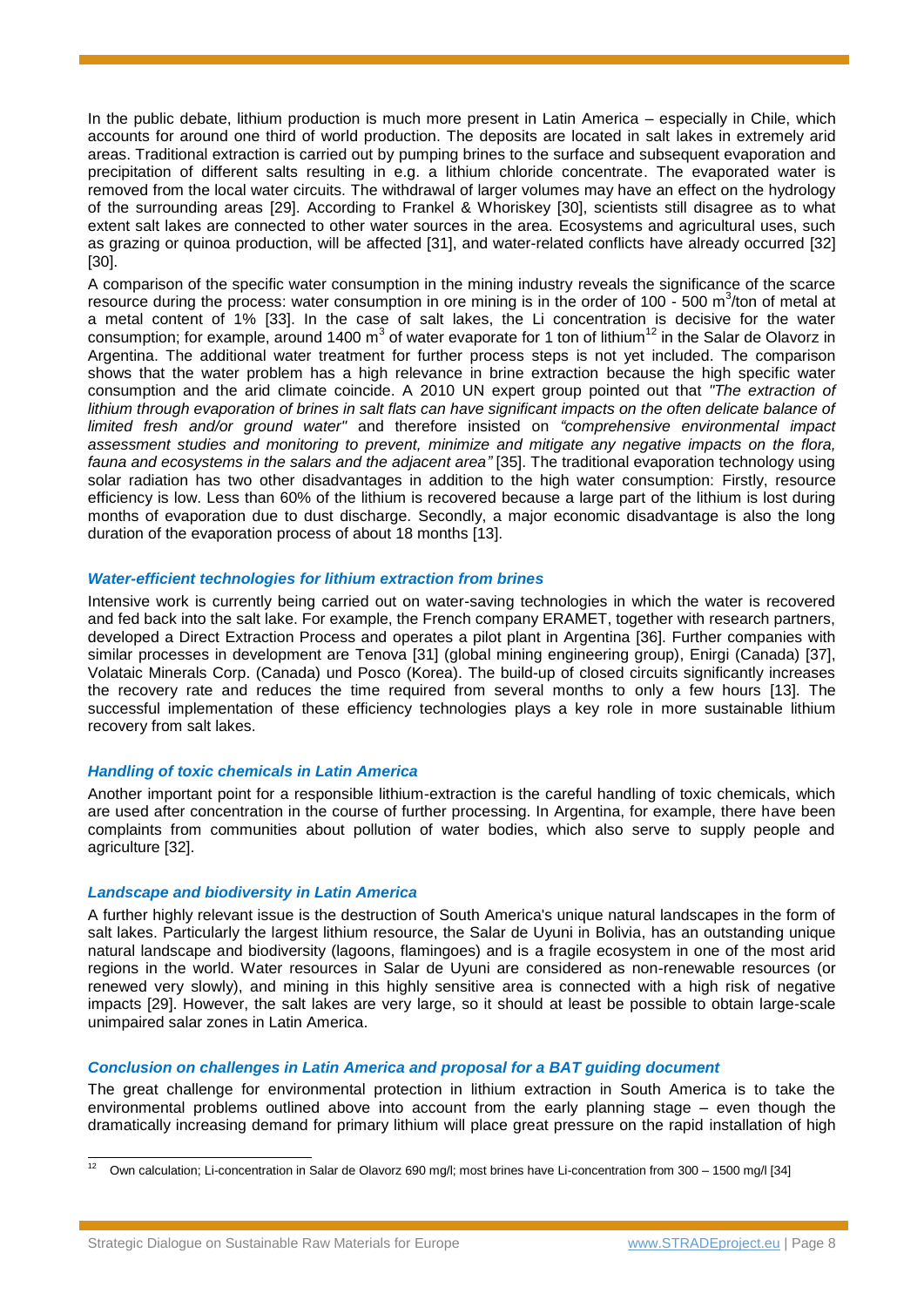production volumes and the opening of new brine sites. Acceptance by the local population will only be gained if companies are obliged to operate with high-quality technology in a way that conserves water and resources and reduces emissions.

In particular, STRADE proposes that the EU initiate and support the development of a "best available techniques" guiding document for lithium extraction from brines. A European-Latin American working group could be the starting point for such an initiative and invite international experts into this process. Such a document would be a good support for public authorities, businesses and the population concerned, and an important reference for demanding high standards of water and resource efficiency.

## **3.3.2. Socio-economic challenges**

In Latin America, there are various socio-economic issues related to lithium production. On the one hand, there are strong social conflicts in many South American countries over mining. Due to the negative experiences from the past decades, the skepticism towards mining is generally high and the mining industry frequently has lost and will have to regain the social license to operate at many locations. Further details are described in the [STRADE Policy Brief 05/2016](http://www.stradeproject.eu/fileadmin/user_upload/pdf/PolicyBrief_05-2016_Oct2016_FINAL.pdf) on socio-economic challenges in the non-fuel mining sector.

Regarding lithium production from salt lakes in Latin America, further specific concerns of local and indigenous communities have to be considered. In Bolivia, for example, indigenous communities in the area of the Salar de Uyuni rely on salt harvesting, llama herding, the production of quinoa grains and, recently, on tourism. Here, important concerns are related to land-ownership, resource royalties, local benefit-sharing from industrial mining, a potentially serious water crisis and environment damage from toxic chemicals and insufficient lithium waste-management [38][35].

One of the top priorities in all three countries in the lithium triangle (Chile, Argentina, Bolivia) is the development of local value chains, though the countries have different starting points and follow different approaches. After the crisis years in Argentina, a predominant goal is to rebuild confidence among foreign investors and create attractive conditions on the issues of export taxes, harmonizing tax regulation, standard royalty rates, and access to information on land claims. Forecasts predict a strong expansion of lithium production in Argentina until 2027 [39].

Bolivia, blessed with the world's largest single lithium resource in the Salar de Uyuni, wants the entire chain of value-added activities to take place in Bolivia. This shall include battery plants or even car factories in the country. In addition, these projects are required to have a majority state ownership [40]. Following a recent tender for the construction of a lithium carbonate production plant at Salar de Uyuni, three companies from China, Spain and Germany have applied. Bolivia has announced plans to invest nearly \$1 billion in a plant at Salar de Uyuni and to start construction already in 2018 [41]. A large battery factory is to be built nearby, which shall be operated as a joint venture with foreign companies. Particularly Chinese companies hope to win the bid [42].

In Chile, licenses are granted by the Chilean economic development agency Corfo. Since lithium is considered a strategic resource, the award of mining licenses is managed restrictively. Around  $20\%^{13}$  of Chile's annual lithium production shall be allocated to lithium manufacturing projects inside of. With this goal in mind, Corfo invited bids in 2017 for the production of lithium cathodes, metallic lithium or other lithium compounds within Chile. Three Chinese, one Russian, one South Korean, one Chilean and the Belgium company Umicore advanced to a short list; final decisions are still pending [39]. The processing companies will be offered favourable lithium supply contracts over a period of about 27 years. The related lithium mining will be done by Rockwood Litio which is part of the Albermarle corporation at the Salar de Atacama [43].

## **4. Cobalt**

-

## 4.1. Global cobalt demand for electric vehicle deployment

The scenario presented in Chapter 2 indicates a significant uptake in EV sales in the future. [Figure 6](#page-9-0) shows the corresponding increase in cobalt demand needed to produce batteries for the vehicles. By 2050 the estimated demand could be as high as 800,000 tonnes compared to 2015 primary production of 126,000 tonnes. Demand is expected to already exceed current primary production by a factor of two as early as 2030. As already described in the chapter on lithium, recycling can only contribute to a small extent to the rising demand in 2030, because the amount of cobalt in the waste streams will still be limited. In 2050, a mature e-mobility sector will probably provide more end-of-life material available for recycling.

<sup>&</sup>lt;sup>13</sup> 16,000 t Li carbonate which equals 3,000 t Lithium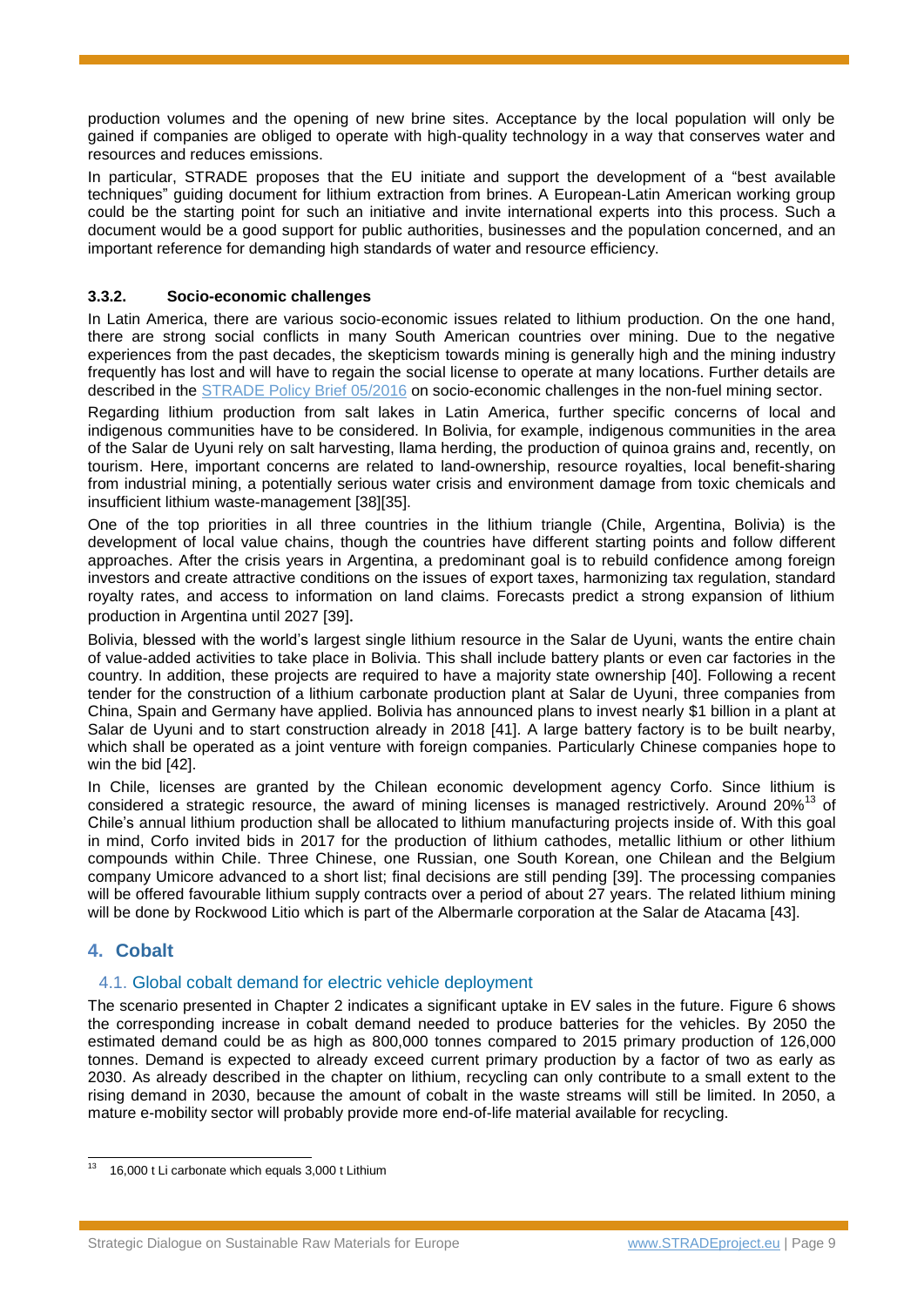[Figure 6](#page-9-0) only includes the projected cobalt demand for batteries for electric vehicles. The total cobalt demand is even higher when taking into account battery applications in IT, power storage or electric tools. Moreover, cobalt is used in other applications like super alloys, hard metals, catalysts and magnets. Nonetheless, EV batteries will remain the dominant application in the mid and long-term perspective since annual growth rates for EV demand are forecasted at around 25% in the next 15 years.



## <span id="page-9-0"></span>**Figure 6: Global cobalt demand for lithium-ion batteries in electric vehicles (in tonnes)**

Source: [10] [4] [44]; hatched lines = secondary material usage

Cobalt is used in the battery types NMC (mainly) and NCA which are preferably used for e-vehicles due to their high energy density and are expected to dominate the future market. The high cobalt price and potential supply bottlenecks have led to intensive research into reducing the amount of cobalt. This development is taken into account in the scenarios<sup>14</sup>, however there is still research underway on further optimising resource efficiency.

## 4.2. Global cobalt supply situation

 $\overline{a}$ 

[Figure 7](#page-10-0) visualizes the main primary cobalt producing countries and the main reserves.

The scenarios assume that NMC will have the largest share in all electric vehicle types. The resource efficiency for cobalt has been increasing when shifting from NMC 1:1:1 technology (molecular ratio: 1 share nickel, 1 share manganese, 1 share cobalt) to a share of 6:2:2. Future generations might use 8:1:1 technology using even less cobalt. This technology is not included in the scenarios because it remains to be seen whether a broad application will be feasible.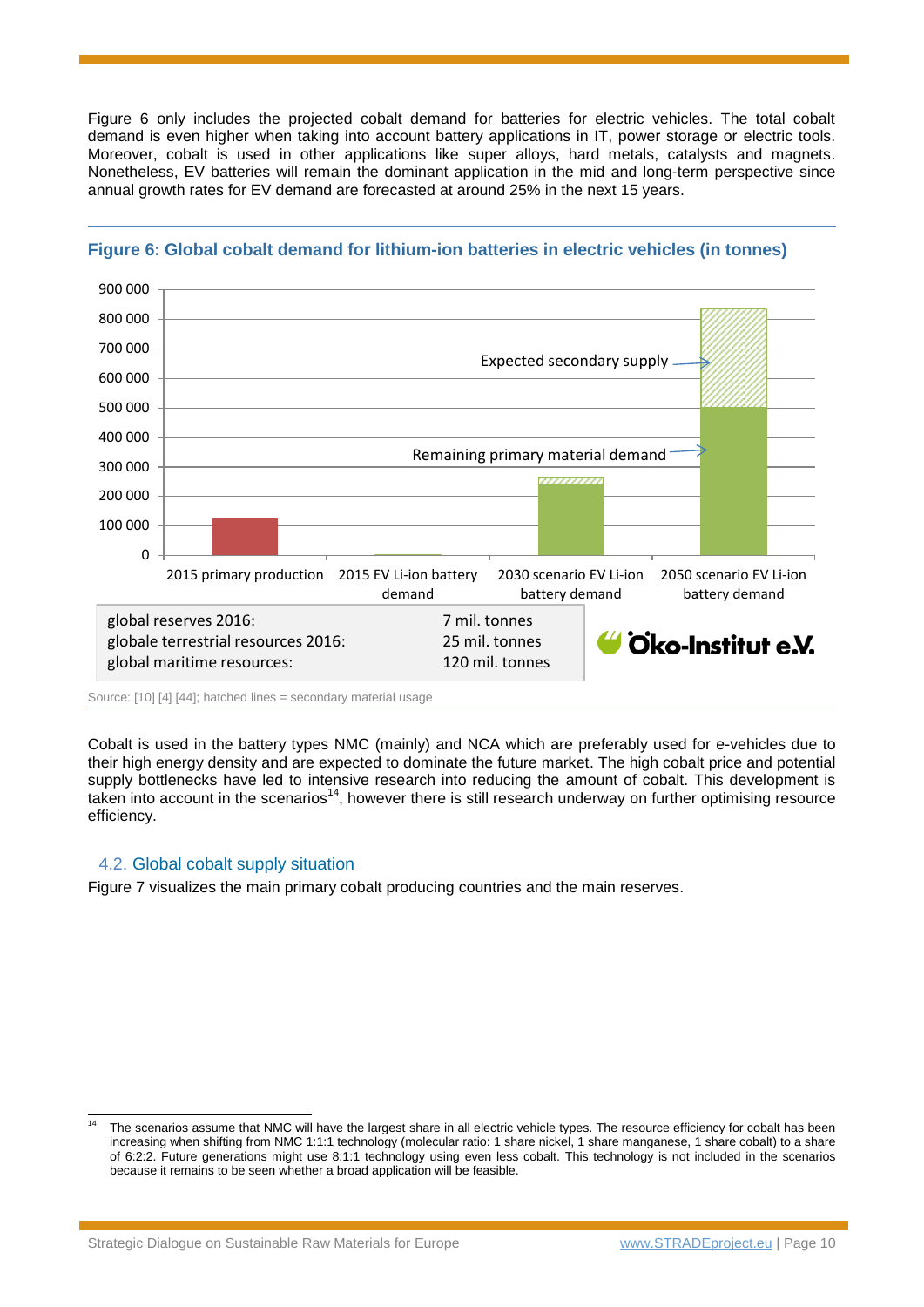

## <span id="page-10-0"></span>**Figure 7: Main cobalt primary production and reserves in 2016**

#### *Current primary production*

Cobalt is mainly mined in large scale operations as a by-product of copper (43%) and nickel (44%) extraction. Currently only one modern large scale mining operation (Bou-Azzer, Marocco) is extracting cobalt as the main product contributing to roughly 2% of world production. The remaining production of around 11% is extracted by artisanal and small-scale miners (ASM) mainly in cobalt-copper deposits in the DRC [45] (see [Figure 8\)](#page-10-1).

<span id="page-10-1"></span>![](_page_10_Figure_4.jpeg)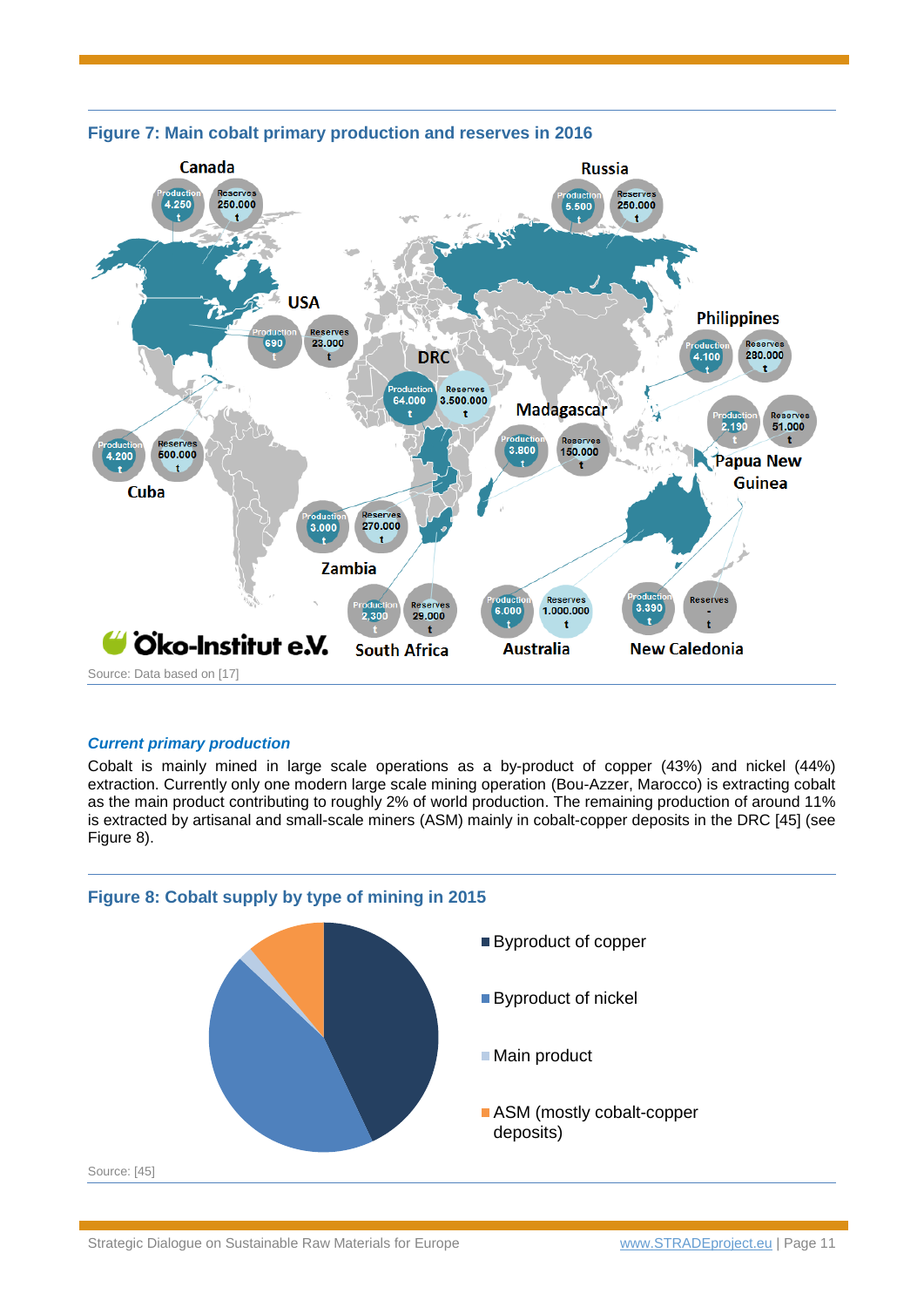In 2016, the global primary production was 110,000 tonnes, with almost 60% (64,000 tonnes) from the DRC. The remaining production was distributed among a variety of countries with the most important being Australia (6,000 tonnes) and Russia (5,500 tonnes) [17]. Further volumes in the range of 2,000 to 4,500 tonnes were mined in Canada, Cuba, Philippines, Madagascar, Zambia, New Caledonia, South-Africa and Papua New Guinea [10], and in Finland (2,500 tonnes) [46]. In the DRC, ASM plays an important role with a contribution of around 20% to the country's cobalt output [47]. Accordingly the ASM production of 12,000 tonnes in the DRC alone surpassed the primary production of any other country [10]. Small amounts of cobalt were also mined as a byproduct of nickel in New Caledonia, an overseas territory of France.

A small number of companies dominate the market. The large scale mining company Glencore produced 28,300 tonnes of cobalt (ca. 25% of world production), mainly from Katanga (Southern DRC) and is the major cobalt producer [48] followed by mining sites which are also located in the south of the DRC and operated by China Molybdenum (8%), Fleurette Group (7%), Vale (5%) and state-owned Gécamines (4%) [49]. Increasing Chinese investments have resulted in Chinese companies together accounting for 24% of total mine production in the DRC in 2016 [50].

The global refining capacities are dominated by China (46%). Around 23% of global refining capacities are installed in Europe, mainly in Finland<sup>15</sup> (12,000 tonnes), Norway (3,500 tonnes), and Belgium (6,000 tonnes). Russia, one of the world's biggest producers of nickel, had a refined cobalt production of around 5,500 tonnes in 2016 [17].

#### *Reserves, resources and future primary production*

Current global reserves of 7 million tonnes [10] are only 9 times as high as the projected annual cobalt used for batteries in 2050. From the 7 million tonnes of global reserves, 50% are located in the DRC, followed by Australia with a share of 17%. The authors are aware that this simplified calculation does not consider more detailed specifications, e.g. the required chemical compound or the required purity in the end product. Nevertheless, the calculation gives us a first idea of the challenges in the cobalt sector.

More than 25 million tonnes of terrestrial cobalt resources have been identified, mainly associated with copper-/nickel containing ores [10]. Roughly two thirds of the terrestrial resources are located in the DRC [51]. Since global copper and nickel explorations are ongoing, these activities will probably also increase cobalt reserves.

Additionally, more than 120 million tonnes of cobalt resources are identified in manganese nodules and crusts on the floors of the Atlantic, Indian, and Pacific Oceans [10].

Looking at Europe, the Geological Survey of Finland (GTK) estimates 113,000 tonnes cobalt reserves and 370,000 tonnes cobalt resources to be contained in the three Finnish mines which already produce cobalt [46]. In addition, no significant cobalt reserves in Europe (not including Russia) were reported by recent publications from USGS, BGS and Minerals4EU [52] [53] [17]. However, they point out that promising cobalt resources have been identified in Slovakia (Dobsina, Kolba), Finland (Jouhineva) and Sweden [54][55], and additional cobalt resources are known of in Germany and Norway [55]. The European Strategic Action Plan on Batteries also announced the mapping of potentials in Finland, France, Sweden, and Slovakia [23]. For Russia, USGS has reported cobalt reserves of around 250,000 tonnes [17].

The reserve figures show the outstanding role of the DRC for the future cobalt supply in the short, mid and long term. It is to be expected that the share of cobalt coming from the DRC will further increase significantly. Glencore announced that it would double its cobalt production in the next two years in the Katanga project in the DRC. According to current projections, this would give Glencore control of about 40% of the world cobalt supply. [56]. The DRC's market share may rise to 73% by 2025 [57] [58].

#### *Recycling material – Secondary production*

Since the high value of cobalt makes recycling profitable, cobalt has already been recycled from catalysts, super alloys and batteries. An input of approximately 35% secondary cobalt across all applications can be estimated [4]. European lithium-ion battery recycling with the recovery of cobalt is already taking place e.g. in Belgium (Umicore), Germany (Accurec, Redux/Saubermacher), Switzerland (Glencore, Batrec Industrie), and Finland (AkkuSer Oy) [59].

Nevertheless, the current amounts of cobalt being recovered from waste streams are small compared to the expected upcoming demand for batteries. Thus recycled cobalt currently cannot supply high shares of the

<sup>15</sup> <sup>15</sup> Freeport Cobalt Oy in Finland is the world's biggest single producer of battery chemicals, although most of the raw material is currently coming from the DRC. Norilsk Nickel Harjyvalta Oy produces around 1000 tpa cobalt phosphate from imports from Russian Norilsk plants and from other sources.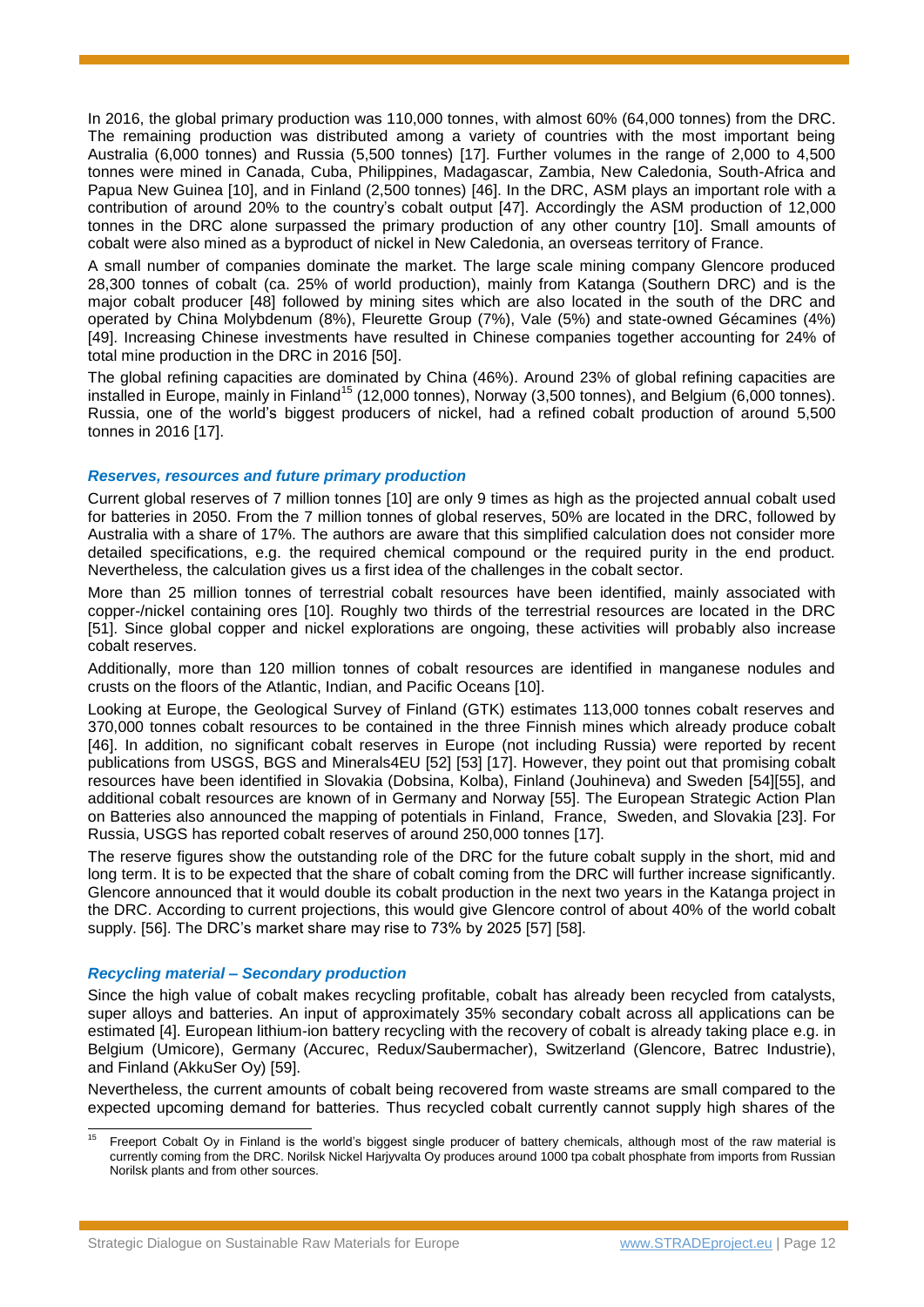upcoming demand for batteries in the near future. The scenarios assume that secondary cobalt production will gradually increase along increasing cobalt content in battery waste streams and supply around 40% of the cobalt used for batteries in 2[0](#page-3-1)50<sup>5</sup>. This requires the development of comprehensive collection systems and recycling worldwide.

#### *Supply bottlenecks*

Current global battery cell production is highly dominated by Asian (China, Japan, Rep. of Korea) companies. In order to reduce European dependency on Asian cell suppliers, various European manufacturers are planning to enter European cell production [60]. A stable cobalt supply is a major challenge here. Firstly, the sharp rise in the price of cobalt in recent years is an important issue. Cobalt prices increased significantly from between US\$20,000/t and \$30,000/t in 2016 to \$90,000/t in May 2018 [61] [62]. Calculated with a cobalt price of \$90/kg (May 2018) the cobalt used in a mid-range battery electric vehicle (BEV) with optimized cobalt content would be around \$1200<sup>16</sup>, not including losses in battery production. Since alternative battery types with similar performance need further time for development, there is little potential for immediate substitution of cobalt. However, a further reduction of the cobalt content in batteries coming from further technology development<sup>17</sup> might ease the tense demand situation.

Secondly, there are also serious concerns about possible bottlenecks. The current as well as the future cobalt production is highly concentrated: it is dominated by the DRC with its ongoing political instability and by only a few mining companies. The same applies to global refining which is dominated by Chinese companies supplying mainly Chinese downstream manufacturers. S&P Global forecasts a mine production of around 219,000 tonnes in 2022 [61], and further mining production capacities will be required if global emobility actually picks up speed (see [Figure 6\)](#page-9-0). Another bottleneck might arise from the rapid need for increasing smelting and manufacturing capacities and the time span needed for the installation.

The situation is exacerbated by the challenging framework conditions. European future cell producers not only have to implement the mass production of a new technology, they also have to build up a stable network of suppliers and compete with longer established companies for raw materials.

## 4.3. Social challenges

## **3.3.3. Child labour**

The biggest social challenge in the cobalt supply chain is child labour in the ASM sector, which accounts for around 20% of production in the DRC [63]. Globally, ASM has thus achieved a share of around 10%. Through publications by Civil Society Organisations (CSO), in particular through the publication of the 2016 Amnesty study "That is what we die for", large downstream companies from the automotive and IT industries have come under strong public pressure to ensure that their supply chain is free of child labour.

It should be noted that cobalt deposits are mainly located in the south of the DRC and should not be confused with conflict minerals that are being mined in the east of the country [63].

The OECD Due Diligence Guidance for Responsible Supply Chains of Minerals from Conflict-Affected and High-Risk Areas is an internationally recognised guideline for the responsible sourcing of conflict minerals but is also widely accepted as a framework for the sourcing of cobalt. The forthcoming EU directive on conflict minerals does not cover cobalt as it is not a "conflict mineral". Nevertheless, the public pressure on the big downstream companies and their self-interest in a good reputation is so great that they are looking for ways to deal with the issue.

At a first glance, the easiest way to do this is to avoid purchasing cobalt from the DRC. However, this is not a realistic scenario, as around 50% of cobalt is currently supplied by the DRC, with an even larger share in the future. Moreover, this strategy is accused of being purely greenwashing and not mitigating the real problems in the DRC. In addition, it is probably not possible to exclude cobalt from ASM and from child labour from any supply chain since there is a lot of informal trade. The alternative strategy, which is becoming increasingly considered by downstream companies, is an active involvement in the DRC to improve local working conditions in ASM and to eliminate child labour by supporting children and their families (stable household incomes, education etc.) in the context of holistic approaches. However, this poses major challenges

<sup>16</sup> <sup>16</sup> For a 30 kWh battery, type NMC 6:2:2, the calculation only includes the value of cobalt in the battery and does not reflect the costs of cobalt losses in the processing and manufacturing steps.

<sup>&</sup>lt;sup>17</sup> E.g. shift from NMC 6:2:2 technology to 8:1:1 technology will reduce cobalt demand.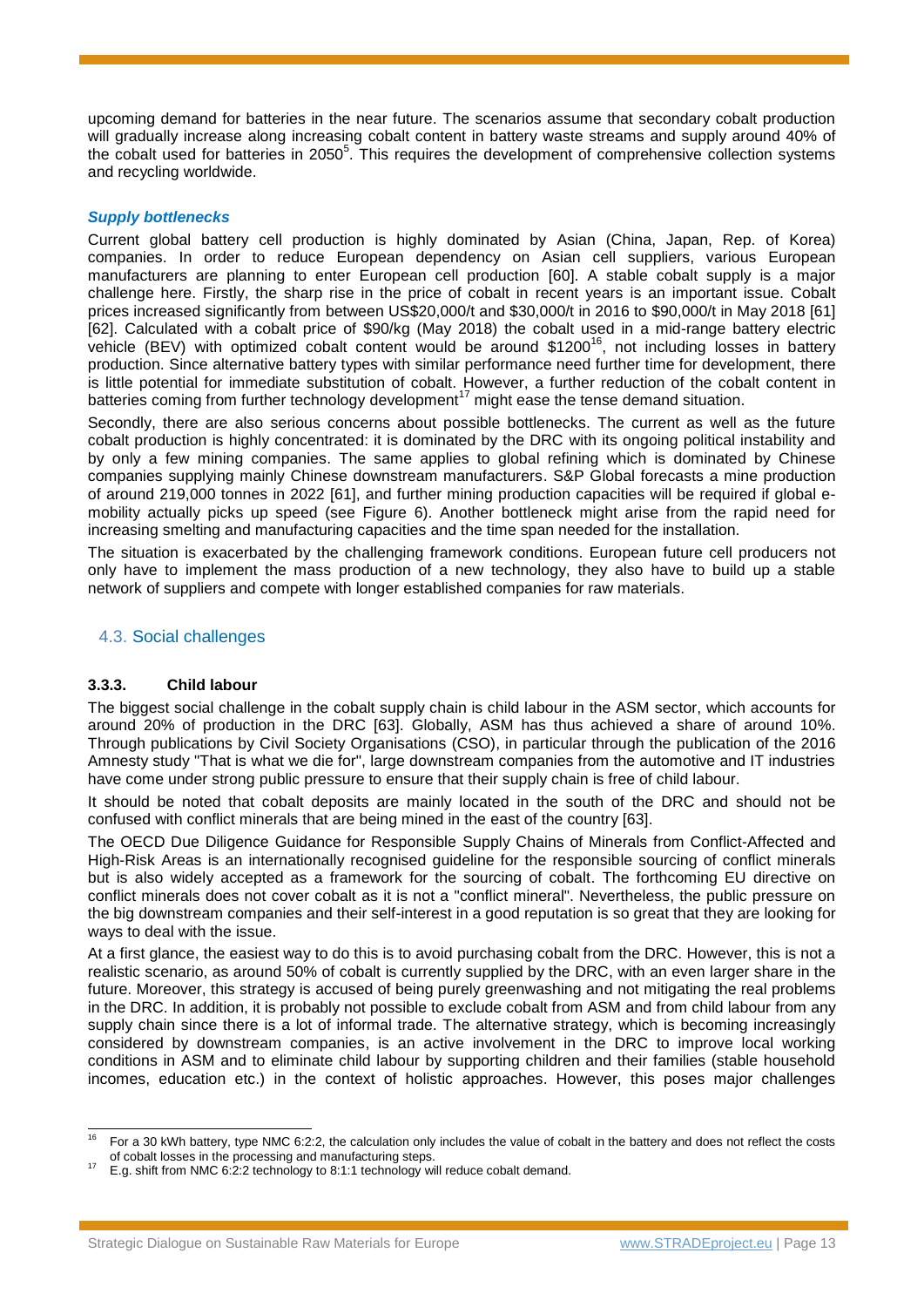because the situation in ASM has to be seen in conjunction with many other factors. Nevertheless, the target must be the engagement for children and their families and not merely child labour-free sourcing.

The DRC still ranks among the poorest countries in the world, at position 176 out of 187 countries (2015 UN Data) [64] and ASM is an essential source of revenue for up to 150,000 ASM workers in the regional cobalt mining [47]. Though ASM only has a 20% share in DRC production, it creates many more jobs than large scale mining (LSM). For comparison, Glencore, the largest cobalt producer in the DRC provides only a total of 15,000 jobs including subcontractors in all of its operations in the DRC [65]. Some of the ASM workers are local farmers which work in mining besides farming, sometimes with their whole family including children. Schools are often not available. Parallel to the mining by locals, many migrant workers hope to benefit from the cobalt "rush".

Mostly this kind of operation is carried out informally without a mining permit. Insufficient work safety standards lead to injuries, deaths and long-term illness of the mine workers. In particular the near surface underground mining in handmade shafts and tunnels is very dangerous since the shafts can collapse and bury workers beneath them. Dust from the operations can cause harm to the lungs and become a long-term health problem. [66] [47].

The DRC government has failed to enforce the ban on child labour and the 2002 Mining Code which principally addresses artisanal miners in both environmental and social terms. This goes along with a very low governance performance and high corruption<sup>18</sup>. More details can be found in the STRADE country report on the DRC [68].

Numerous traders – mainly Chinese – and the Chinese company Huayou Cobalt with its Congolese subsidiary CDM operate along the supply chain within the DRC. Due to the numerous small and frequently illegal dealers, which mostly sell cobalt ore to China, the market is very intransparent. So it is hardly possible to obtain cobalt without child labour via this channel [69].

Huayou Cobalt plays a decisive role as the largest player with its own smelter in the DRC and obtains up to 30% of its cobalt from ASM [70]. Following negative headlines in the 2016 Amnesty report, the Group adopted new supplier due diligence policies and has taken initial steps towards more responsible sourcing of ASM cobalt by CDM according to the 2017 Amnesty report. Huayou Cobalt further reports on the building of a school, having an agricultural education project and providing infrastructure for local communities. It is also one of the founding members of the Responsible Cobalt Initiative (see Chapter [5\)](#page-15-0) [71].

Surveys conducted by Amnesty for the 2017 report have shown that most manufacturers of batteries and battery components – the majority is located in China – have made little effort to achieve human rights due diligence. Things look a little better for electric vehicle manufacturers, but most of them have shown only minimal to moderate efforts. 2018 CNN interviews with car manufacturers give the impression that they are now initiating due diligence schemes very seriously. BMW is even considering buying cobalt directly from miners to avoid child labour [72]. As mentioned before, such approaches can be promising if they include an active involvement in the DRC to improve local working conditions in ASM and support families in achieving stable household incomes without child labour. More detailed information on the challenges in ASM and the need for holistic approaches within the context of integrated rural development is discussed in the STRADE policy brief on the artisanal and small-scale mining (ASM) sector and its importance for EU cooperation with resource-rich countries [73].

## **3.3.4. Other social challenges and efforts for positive impacts**

As described in more detail in the [STRADE Policy Brief](http://www.stradeproject.eu/fileadmin/user_upload/pdf/PolicyBrief_05-2016_Oct2016_FINAL.pdf) 05/2016, the LSM sector principally also faces various socio-economic challenges. For this reason, CSOs such as Amnesty demand that a monitoring of human rights violations also take place for LSM and that due diligence efforts are not limited exclusively to ASM. An example for LSM and the challenging business environment in the DRC is the case of Glencore, which accounts for 27% of global cobalt production in 2016, of which over 84% is produced in the DRC [50] and which has to contend with accusations of corruption and bribery [74] [75]. More details are given in the STRADE country case study on the DRC [68]. Nevertheless, experts point out that LSM operations in the DRC mostly try to follow responsible mining principles.

An important issue set out in the Africa Mining Vision is the creation of higher value-added shares in African mining countries. Within the DRC, basic prerequisites for industrial value creation remain weak, from infrastructure (transport & energy) to a skilled labour force and capital markets. While the political situation in

 $\overline{18}$ The DRC belongs to the seventeen states with the lowest World Bank government effectiveness indicator and the thirteen states with lowest World Bank corruption control indicator [67].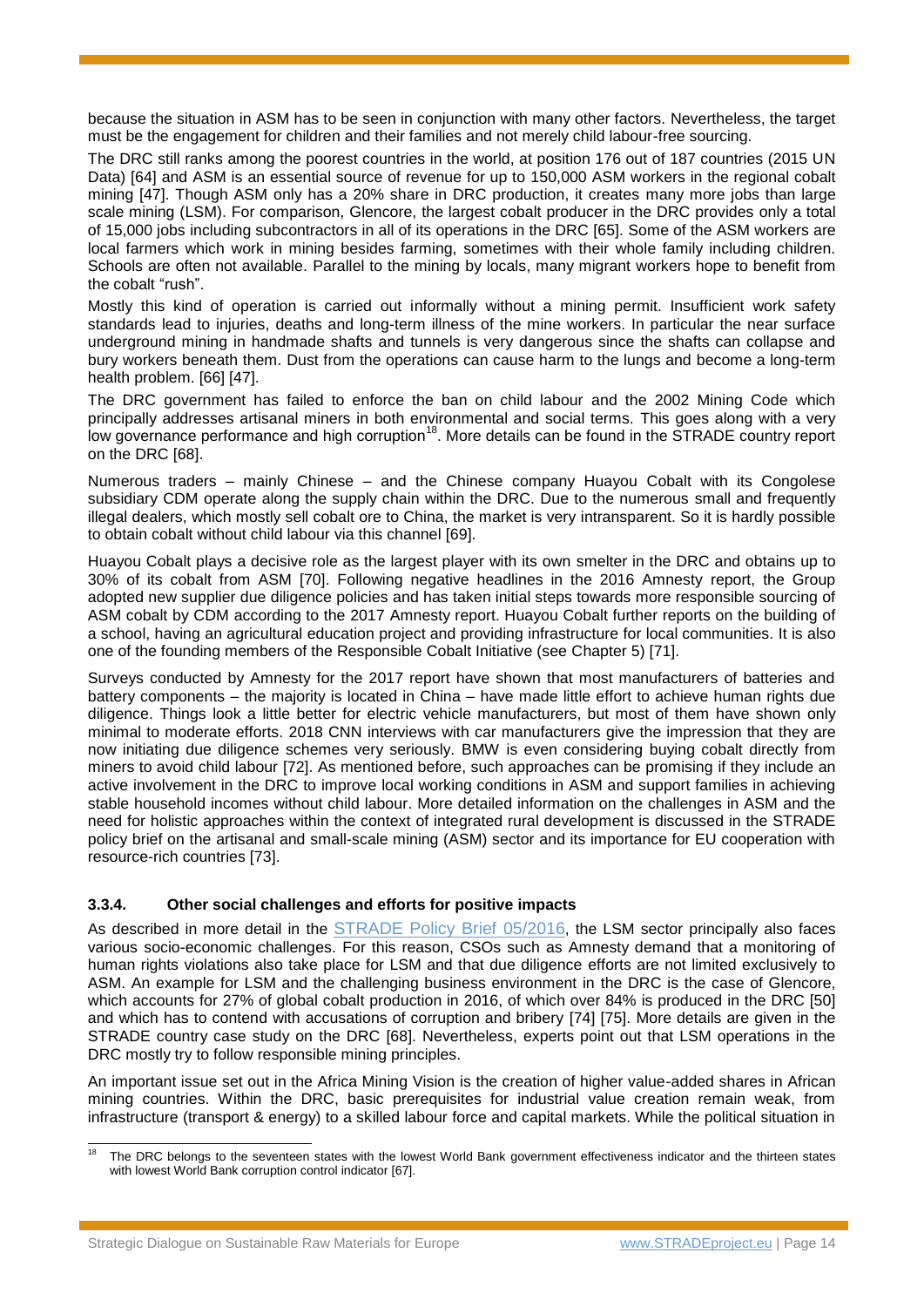the country remains tense (President Kabila must step down by December 2018 for new elections to take place), the government has made attempts to encourage value-added activity in its mining sector. This has largely been done through the 2018 amendments in the Mining Code, which demand local supplier development by large mining companies. From requirements to source materials and services from Congolese companies, to payments to fund research centers, the DRC government is attempting to use its natural resources to develop industrial capacity. However, the success of this endeavor remains to be seen.

Probably, a large number of development assistance projects addressing ASM and the corresponding communities will be set up in the near future, initiated directly or indirectly by global downstream companies in order to take responsibility for improved local conditions. It is an important task for companies and governments, both from the DRC and from the countries of origin of the downstream companies to develop joint integrated concepts. An uncoordinated coexistence of many diverse projects will not be useful to the common goal. Since the EU is the home region of various big car manufacturers, support in coordination is also a responsibility of the EU. This also includes considering concepts for the post-mining phase.

## 4.1. Environmental challenges

## **3.3.5. Terrestrial mining**

Large scale mining of cobalt as a byproduct from **copper deposits** mainly takes place in the DRC and Zambia [76]. Typical environmental challenges in this type of operation are the occurrence of sulfidic minerals posing a risk of generating acid rock drainage (Acid Mine Drainage – AMD) (compare STRADE [Policy Brief 04/2016\)](http://www.stradeproject.eu/fileadmin/user_upload/pdf/PolicyBrief_04-2016_Sep2016_FINAL.pdf) [76]. Toxic pollution is inherently connected to cobalt mining since the ore is associated with various heavy metals [77]. Case studies in the Zambian Copperbelt indicate that heavy metal pollution is highest in the direct vicinity of mines and that they are transported within larger areas by rivers [78].

Cobalt mined as a **byproduct of nickel** is mostly extracted from magmatic sulphide deposits in e.g. Russia, Australia and Canada. Due to the sulfidic nature of the deposits, a potential for AMD exists. Almost all of the cobalt mined in Russia comes from Norilsk. The reports on the Russian companies' environmental performance are ambivalent. On the one hand, Norilsk was rated as one of the most polluted places in the world around one decade ago [79][80], particularly due to the very high toxic air emissions. Recently, the media further reported on leakages into a river which occurred in 2015 and were untransparently handled [81]. On the other hand, Norilsk closed its nickel refinery to reduce air pollution. Following the closure, the company received an environmental award [82]. In the coming years the management plans to spend one billion Euros to enhance Norilsk's environmental performance and to reduce  $SO_2$  emissions by 75% by 2023 [83].

## **3.3.6. Deep sea mining**

The resources of cobalt in the sea are much larger than those on land. With higher cobalt prices some of them might become economically feasible. The most important kinds of sea deposits concerning cobalt are a) manganese nodules that are located at depths between 3500 and 6500 meters and b) cobalt crusts on the flanks of seamounts at depths of 800 to 3000 meters. Both types of deposits are usually polymetallic<sup>19</sup>. Cobalt grades in the nodules are on average 0.15 - 0.25% but can reach up to 2.5% according to the Cobalt Institute – for reference, typical economic grades on land resources are between 0.1 and 0.4% Cobalt [84][85].

Deep sea mining of ores has so far been limited to exploration, but in 2019 the first commercial project, the Solwara 1 project of the Canada-based company Nautilus Minerals aims to start mining copper and gold from poly-metallic sulphides at a depth of 1500 meters in the national Exclusive Economic Zones (EEZ) of Papua New Guinea, provided that sufficient financing is available [86]. Japan plans to enter deep sea mining in its EEZ in the mid-2020s [87]. Namibia has already been mining diamonds in its EEZ for many years<sup>20</sup> . Critics argue that the environmental damage is unpredictable and fear massive damage to the sensitive and largely unexplored marine ecosystems with their long-lasting regeneration processes. The concerns relate on the one hand to biodiversity and on the other hand to a potential negative impact on the  $CO<sub>2</sub>$ -uptake of

 $\overline{19}$ <sup>19</sup> Manganese nodules consist mainly of manganese, nickel, copper, cobalt, molybdenum and rare earths; cobalt crusts of manganese, nickel, cobalt, iron, platinum, rare earths, tellurium. A third kind of deposits, the massive sulphides (= polymetallic sulphides, consisting of gold, silver, copper, zinc etc.) has no relevance as cobalt resource.

<sup>&</sup>lt;sup>20</sup> Namibia started offshore exploration in 1990s. Nowadays, around 90% of Namibia's diamond revenues come from sea bed mining with 50% state ownership [88]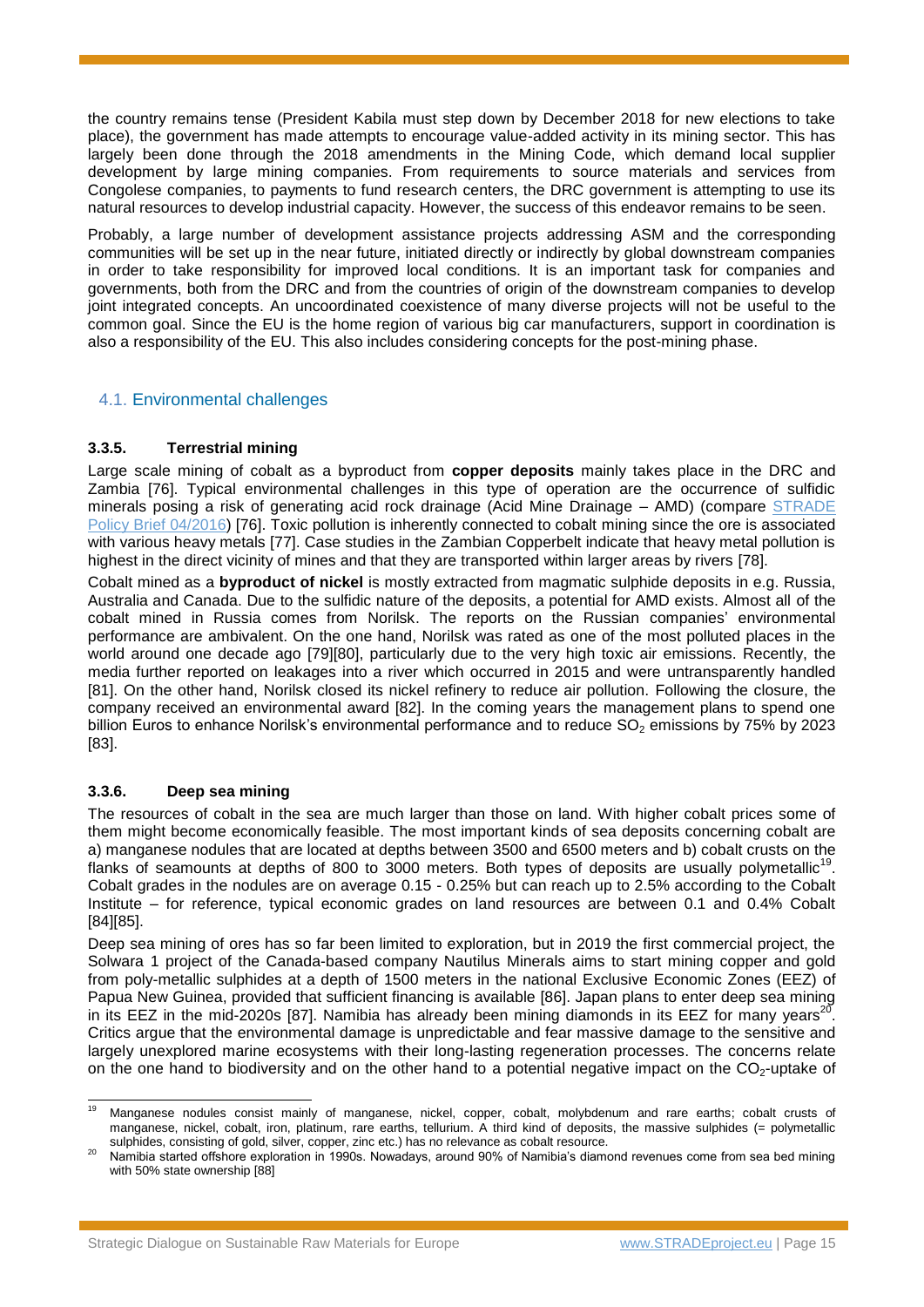the seas which occurs through micro-organisms, making oceans an important carbon sink and indispensable for global climate protection [89] [90] [91]. The concerns regarding climate change impacts mainly relate to potential future deep sea mining on a large scale in various areas, whereas concerns about biodiversity losses highly depend on the location. Following these principal arguments, the European Parliament called for a moratorium on deep sea mining in January 2018 [92].

Different to the regulation of the nations' Exclusive Economic Zones, the UN Convention on the Law of the Sea (UNCLOS) regulates – among other things – the world oceans' deep sea beds outside of the Exclusive Economic Zones (200 - 350 nautical miles off the coast) which are regarded as common heritage of mankind and not subject to sovereign rights. The focus is the exploration and exploitation of the resources that benefit all, provided that the activities are carried out in an environmentally compatible manner. The administration is subject to the International Seabed Authority (ISA) which can award exploration and mining licences to states or companies sponsored by states. To date, 27 exploration contracts have been approved but no exploitation license granted. ISA is currently developing a mining code. Advocates for strict environment regulations complain about too little transparency in the ISA processes and call for stricter regulations [93][94][95].

European companies see their position in future deep sea mining primarily as technology and equipment suppliers and have an interest in establishing themselves as market leaders. In this context, the industry is committed to environmentally compatible mining and calls for political support for technology development. The European Innovation Partnership (EIP) lists several European research projects on deep sea mining, and Member States such as Germany have also launched framework programs [96][97]. Some European countries also hold ISA exploration licenses $^{21}$ .

## <span id="page-15-0"></span>**5. European and international engagement in sustainable battery value chains**

Awareness of the social and environmental challenges along the battery supply chains – particularly for lithium and cobalt – has risen sharply globally and has led to a number of European and international initiatives. Six of them are briefly outlined:

- The EC launched the **European Battery Alliance** in October 2017 as a cooperation platform with key industrial stakeholders, interested Member States and the European Investment Bank. Its **Strategic Action Plan on Batteries**, published in May 2018, aims to put Europe on a firm path toward leadership in a key industry for the future [23]. The Strategic Plan describes some tasks on the subjects of recycling, resource efficiency and substitution. For responsible sourcing of primary raw materials, it still remains very vague. It points out as a key action to *use all appropriate trade policy instruments (such as Free Trade Agreements) to ensure fair and sustainable access to raw materials in third countries and promote socially responsible mining.* Additionally, it announces upcoming work on the key determinants for the production of sustainable batteries. More details shall be provided on the *promotion of the batteries industry in the first quarter of 2019.*
- In February 2017 the automotive partnership **'Drive Sustainability'** was launched. The group on ethical sourcing of raw materials of ten global car manufacturers including the manufacturers BMW, Daimler, Volkswagen, Ford, Toyota, Honda and Volvo aims to work together in supply chain due diligence. One main target is the standardization and harmonization of supply chain approaches [98].
- In September 2017, the **Global Battery Alliance** was launched. This public-private coalition includes large upstream companies and mineral traders, downstream companies from the ICT and the automotive sector, international organizations (including the OECD and the Chinese CCCMC) and NGOs. It aims at creating a responsible value chain for the fast-growing battery market powering the technology and clean energy revolution. [99]
- In November 2016, the Chinese CCCMC launched the **Responsible Cobalt Initiative** (RCI) with support from the OECD. In 2017, the RCI had 24 members including Apple, BMW, Dell, HP, Huawei, Sony, Samsung SDI, LG Chem, Hunan Shanshan, L & F, Tianjin B & M and Huayou Cobalt. Recently, the Chinese battery manufacturer CATL also became RCI member. The initiative aims at addressing environmental and social risks along the cobalt supply chain with the elimination of child labour as one of its primary goals. It is currently developing an auditing scheme and considering local development projects in the DRC.
- The **Responsible Minerals Initiative** (RMI), formerly known as the conflict-free sourcing initiative, also develops tools for due diligence of cobalt and seeks to publish a reporting template with a list of global

<sup>-</sup>UK, Belgium, Germany, France, Bulgaria, Czech Republic, Poland and Slovakia [85]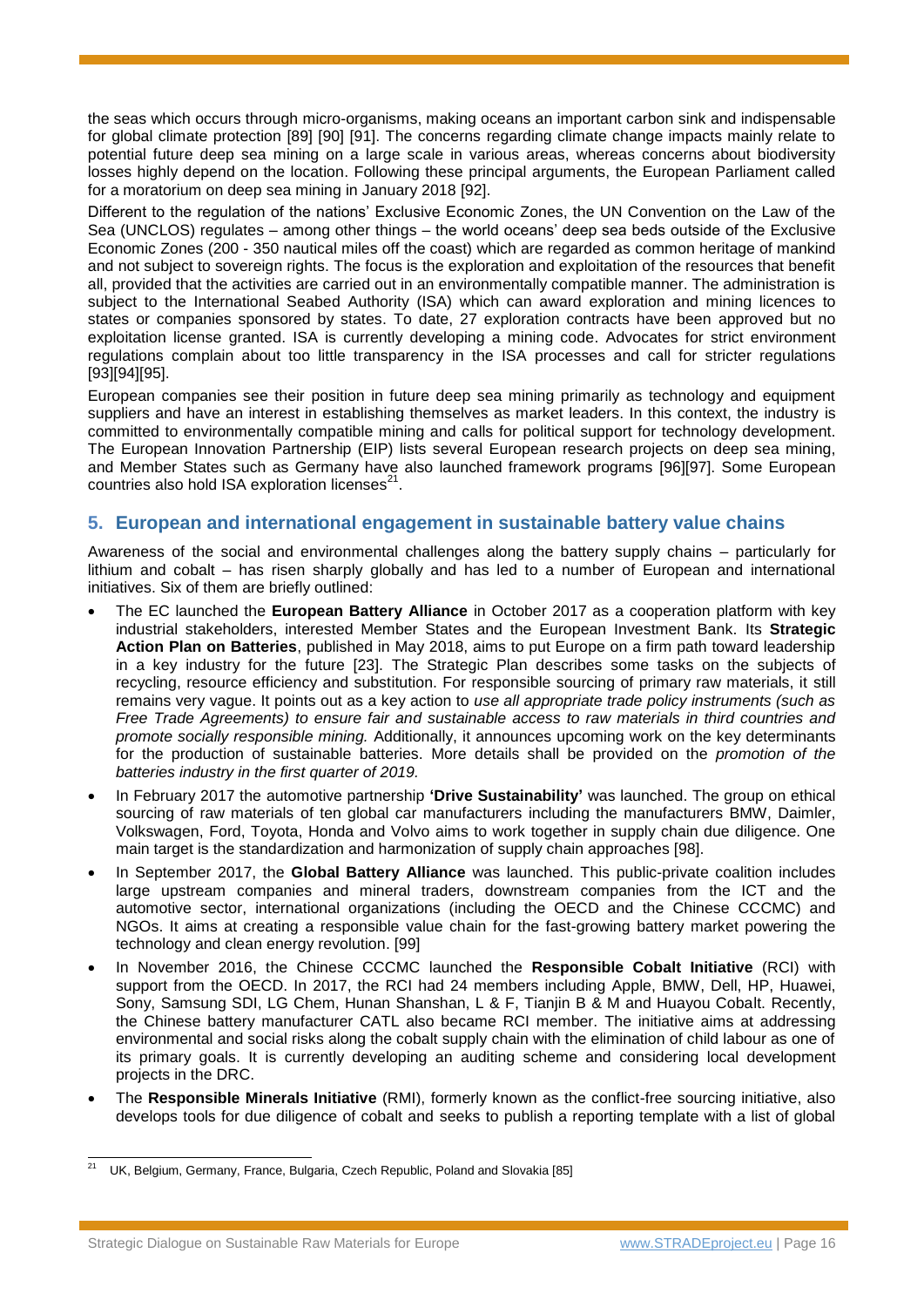cobalt refiners [100][101]. The RMI has more than 300 members; among them are large European car manufacturers.

 The **Cobalt Institute,** with members active in LSM of cobalt and cobalt chemical production, also develops due diligence frameworks. The Cobalt Institute has no Chinese members apart of one company from Hong Kong [102].

This brief list shows that there are already a number of activities and initiatives in the battery value chain, in addition to the numerous general commodity-wide initiatives and commodity partnerships. It is encouraging that there is a high level of awareness on the subject; now the great challenge lies in the successful coordination and implementation of responsible sourcing with positive impacts on the ground.

## **6. Conclusion & Recommendations**

The global transition to a fossil-free future will increase the demand for many metals and minerals to varying degrees. This policy brief addresses one specific aspect within this broader picture: the rapidly increasing raw material demand for batteries for electric vehicles and related challenges. This issue was chosen because of the intense discussions on the European level and its strategic relevance for the European industry. The largest concerns are expressed regarding lithium and cobalt in the supply chain of lithium-ion batteries; therefore the policy brief focused on these two metals.

#### *Stable supply from European and non-European primary sources*

As new players, the future European battery cell manufacturers face the great challenge of building up a stable network of suppliers. In view of the tense demand situation, the many technological challenges and global competition for battery raw materials, this is an ambitious project. The highest supply risk lies with cobalt where production is concentrated mainly in the politically unstable DRC and only a handful of companies producing the main output. It is an important task of the EU and its Member States to support EU companies in raw material sourcing for cobalt and other battery materials. At European level, the European Battery Alliance forms the basis for joint action. In the case of lithium, the existing EU raw material partnerships with Argentina and Chile can also be used for political support. Russia is an important nickel supplier for the EU and a deeper cooperation for EU's nickel and cobalt supply might be considered.

Exploration and mining efforts – particularly for lithium, cobalt, nickel, graphite and manganese – within the EU should be strongly supported and promoted, although considerable quantities of imports would still be necessary to meet the EU's primary demand and feed the EU's existing and upcoming refining capacities. Besides the reduction of import-dependency, mining within the EU offers the big advantage of originating from responsible sourcing, and provides EU companies the opportunity to develop advanced and environmentally-friendly technologies that can also be applied to improve the global mining sector.

#### *Stable supply from secondary sources*

Due to the high demand pressure on primary production, all measures to reduce the demand for primary battery raw materials mitigate potential supply shortages. These include recycling, substitution and greater resource efficiency; Europe can draw on extensive know-how and competence in technology development in all three fields. EU and national funding is an important tool here, and EU and MS R&D funding should be continued.

Particularly the collection and recycling of end-of-life batteries is a must for avoiding pollution and massive environmental challenges and for realizing the circular economy approach. For the time being, there is a time-lag of about 10 years before batteries reach their end of life and are available for recycling. Due to this time lag, it may be difficult for commercial companies to spend sufficient money in the short term on R&D on recycling. EU and governmental institutions should fill this gap and sponsor the R&D at universities and other organizations in the meantime.

The revision of the battery directive offers the opportunity to set material-specific recycling targets. A binding target for lithium recycling would strongly support the broad implementation of lithium recovery. The EU should also develop an efficient recycling procedure to make sure that there is as little "drain" of recycleable batteries as possible outside the EU, similar to WEEE regulation. This should be done in cooperation with the battery and car producers.

## *Closer EU-Africa cooperation*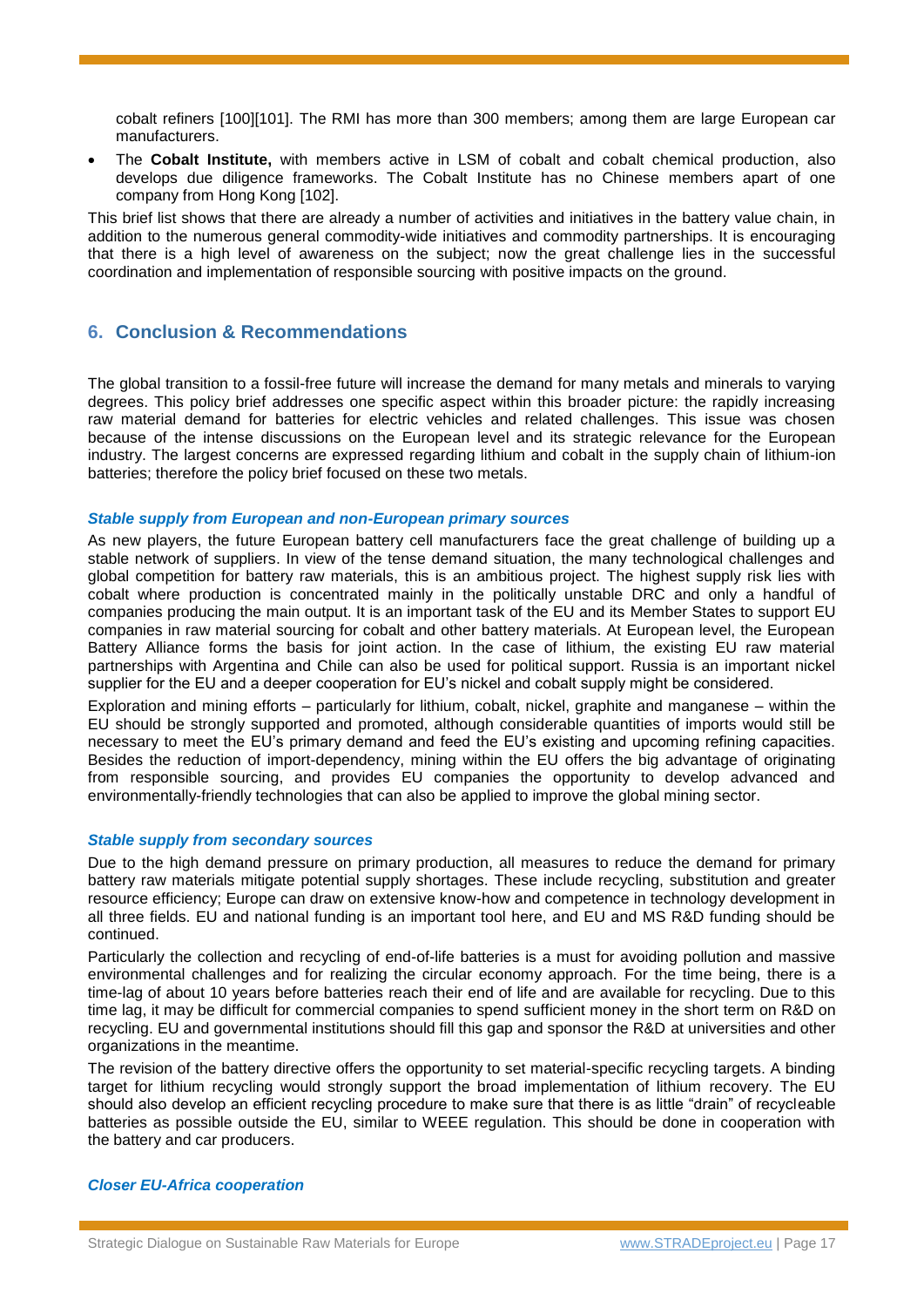This policy brief underlines with the example of cobalt from the DRC the linkage between African and EU raw material flows. As already expressed in other STRADE documents, STRADE proposes more intensive dialogues and cooperation with Africa and the alignment of the African Mining Vision and the EU Raw Materials Initiative (RMI).

#### *Cooperation with Russia*

The policy brief has also shown the high relevance of Russia for EU's current nickel supply and the potential for increasing cobalt imports from Russia. A better EU-Russia relationship and raw material diplomacy with Russia should be considered.

#### *Cooperation with Latin America on extended lithium value chains in mining countries*

The countries of the Latin American lithium triangle are very interested in building up further shares in the battery value chains in their countries. The EU should support these efforts with partnership approaches (technology development, financing, economic cooperation).

#### *Lithium extraction from brines with high water and resource efficiency*

Lithium extraction from salt lakes (brines) currently accounts for around 50% of global lithium production and is mostly located in Latin America. The biggest challenge is to make the extraction process water- and resource-efficient, so that the surrounding arid ecosystems in the Andes are not severely affected. When traditional evaporation technology is replaced by advanced closed-loop technology, water loss is drastically reduced and the recovery rate of lithium increases significantly. These technologies are already in the pilot stage. STRADE recommends that the EU support technology development and application in partnerships with local companies & academia. This also includes support for extensive environmental impact assessments and local stakeholder and community participation, which should be carried out carefully despite high demand pressure calling for fast action. In particular, STRADE proposes an EU-Latin America working group which initiates the international development of a "best available techniques" guiding document for lithium extraction from brines.

#### *Responsible sourcing of cobalt*

Currently, the pressure on downstream companies is high to ensure that cobalt is mined without child labour. Various large manufacturers are developing due diligence strategies based on the OECD Due Diligence Guidance for Responsible Supply Chains of Minerals from Conflict-Affected and High-Risk Areas, and there are already several European and international initiatives to this end. It is recognized that the goal is not to avoid artisanal small-scale mining, which is an essential source of income, but to create better local conditions for small-scale miners and the communities concerned. Many large downstream companies along the battery value chain are expected to become involved in development projects in the DRC over the next few years. This commitment is an important element of responsible sourcing efforts. However, it is important that the un-coordinated coexistence of numerous development assistance projects in the DRC is avoided. Development cooperation has always been faced with the difficulty of coordinating various international donors. This is made even more difficult by the commitment of companies in the DRC which are new players in this field. It is therefore an important task of the EU to coordinate the activities of EU companies within the framework of the European Battery Alliance and the regional European and MS embassies. On the part of the European automotive industry, the Drive Sustainability initiative should play a coordinating role for its member companies. It is also vital that all European actors involve local authorities, the DRC government and local civil society.

The upcoming EU conflict mineral legislation regulates the EU imports of conflict minerals, but not of cobalt. STRADE proposes to collect experience from this approach and to monitor which due diligence tools perform best in the field of conflict minerals. After this analysis it remains to be discussed whether a legally binding approach for cobalt supply chains might be a useful tool and it should be checked whether local development projects already lead to significant changes on the ground. In the meantime, STRADE suggests that the European partnership for Responsible Minerals (EPRM) include cobalt in their scope in the short term.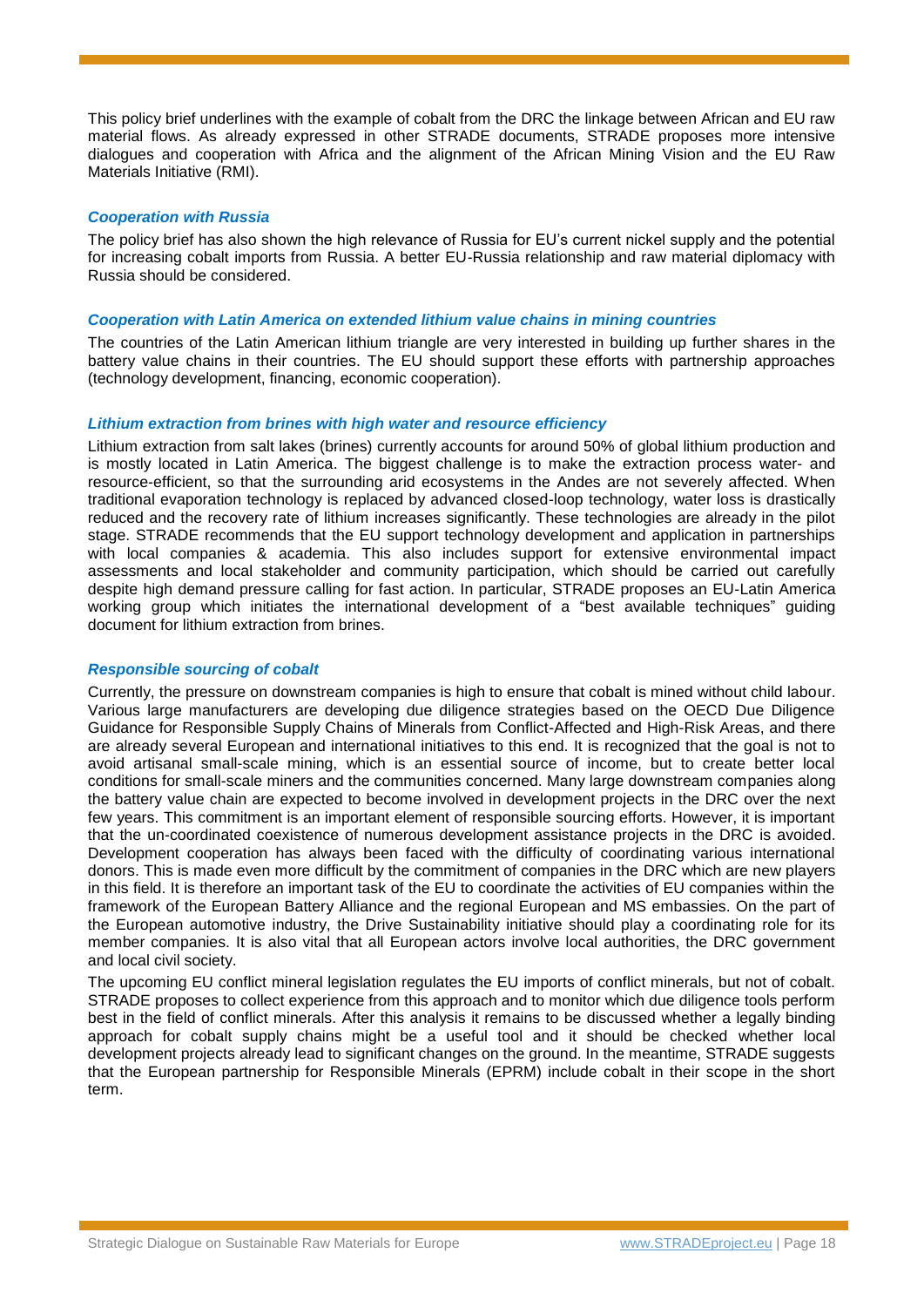## **Project Background**

The Strategic Dialogue on Sustainable Raw Materials for Europe (STRADE) addresses the long-term security and sustainability of the European raw material supply from European and non-European countries.

Using a dialogue-based approach in a seven-member consortium, the project brings together governments, industry and civil society to deliver policy recommendations for an innovative European strategy on future EU mineral raw-material supplies.

The project holds environmental and social sustainability as its foundation in its approach to augmenting the security of the European Union mineral raw-material supply and enhancing competitiveness of the EU mining industry.

Over a three year period (2016-2018), STRADE shall bring together research, practical experience, legislation, best practice technologies and know-how in the following areas:

- 1. A European cooperation strategy with resource-rich countries
- 2. Internationally sustainable raw-material production & supply
- 3. Strengthening the European raw-materials sector

## **Project Identity**

| <b>Project Name</b>                    | Strategic Dialogue on Sustainable Raw Materials for Europe (STRADE)                                                                                                                                                     |
|----------------------------------------|-------------------------------------------------------------------------------------------------------------------------------------------------------------------------------------------------------------------------|
| <b>Coordinator</b>                     | Oeko-Institut; Doris Schueler, Project Coordinator, d.schueler@oeko.de                                                                                                                                                  |
| <b>Consortium</b><br>Oko-Institut e.V. | OEKO-INSTITUT E.V. - INSTITUT FUER ANGEWANDTE OEKOLOGIE<br>Merzhauser Strasse 173, Freiburg 79100, Germany                                                                                                              |
| <b>:SNLFinancial</b>                   | SNL Financial (AB)<br>Olof Palmes gata 13, Se -111 37, Stockholm, Sweden                                                                                                                                                |
|                                        | PROJEKT-CONSULT BERATUNG IN ENTWICKLUNGS-LAENDERN GMBH<br>Eulenkrugstraße 82, 22359 Hamburg, Germany                                                                                                                    |
| <b>DUNDEE</b>                          | UNIVERSITY OF DUNDEE<br>Nethergate, DD1 4HN Dundee, United Kingdom                                                                                                                                                      |
| <b>GEORANGE</b>                        | <b>GEORANGE IDEELLA FORENING</b><br>Box 43, Mala 93070, Sweden                                                                                                                                                          |
|                                        | UNIVERSITY OF WITWATERSRAND JOHANNESBURG<br>Jan Smuts Avenue 1, Johannesburg 2001, South Africa                                                                                                                         |
| <b>ADMT</b>                            | DMT-KAI BATLA (PTY) LTD<br>P.O Box 41955, Craighall, 2024, South Africa                                                                                                                                                 |
| <b>Funding Scheme</b>                  | This project has received funding from the<br>Funded by the<br>European Union's Horizon 2020 research and<br>Horizon 2020 Programme<br>innovation programme under grant agreement<br>of the European Union<br>No 689364 |
| <b>Duration</b>                        | $1.12.2015 - 30.11.2018$                                                                                                                                                                                                |
| <b>Budget</b>                          | EU funding: €1 977 508.75                                                                                                                                                                                               |
| Website                                | www.STRADEproject.eu                                                                                                                                                                                                    |

The views expressed in STRADE Policy Briefs are those of the respective author(s) and do not necessarily reflect the views of all the STRADE Consortium members. The European Union is not responsible for any use made of the information in this publication.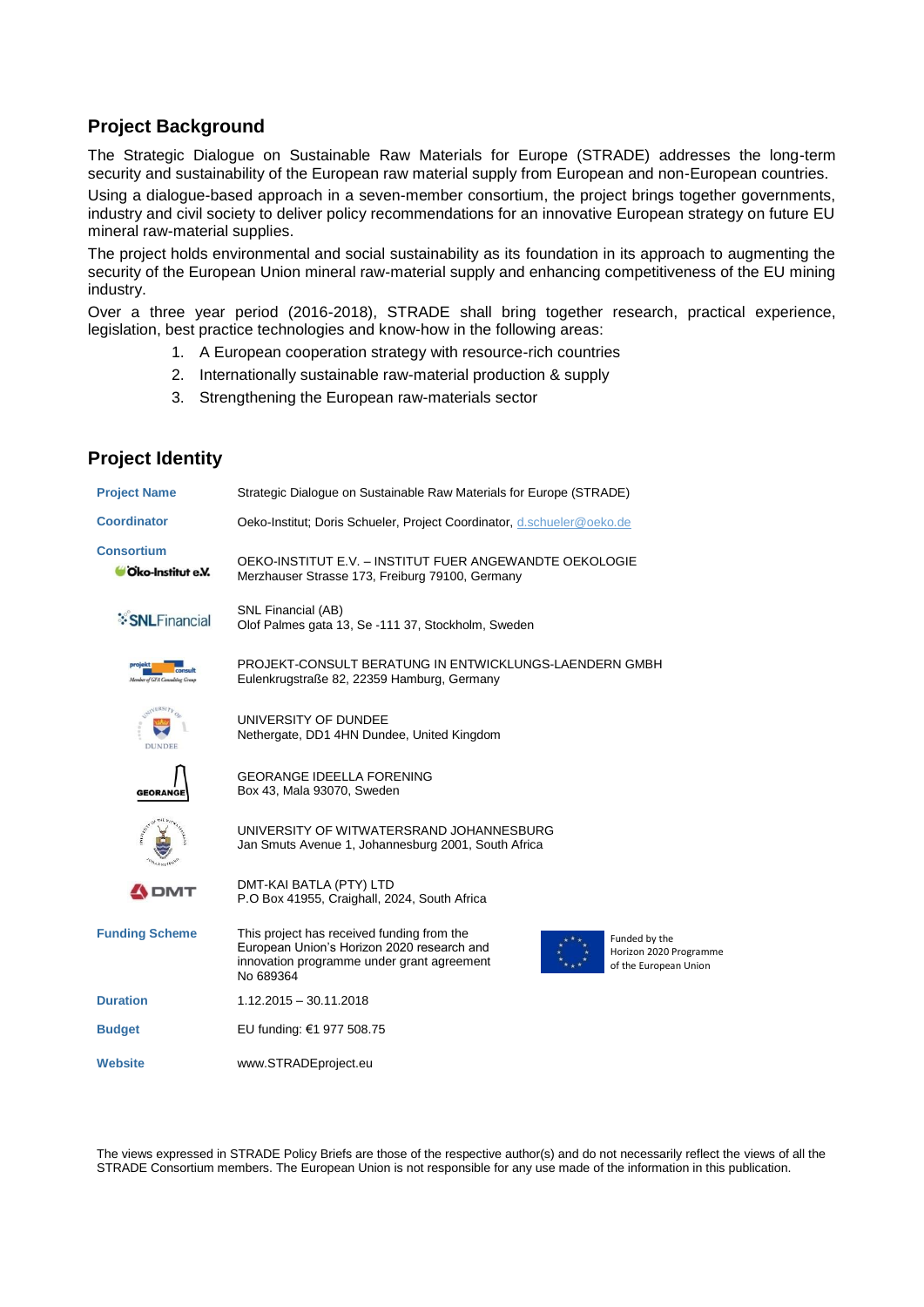## **7. References**

- [1] European Commission (8 November 2017). Driving Clean Mobility: Questions & Answers on the initiatives that protect the planet, empower its consumers, and defend its industry and workers. Brussels: [publisher unknown].
- [2] European Commission. Climate Action: 2050 low-carbon economy [cited 2018 Jan 9]. Available from: https://ec.europa.eu/clima/policies/strategies/2050\_en#tab-0-0.
- [3] World Bank (2017). The Growing Role of Minerals and Metals for a Low Carbon Future [cited 2018 Jun 19]. Available from: http://documents.worldbank.org/curated/en/207371500386458722/pdf/117581-WP-P159838- PUBLIC-ClimateSmartMiningJuly.pdf.
- [4] Öko-Institut e.V. (2018). Ensuring a Sustainable Supply of Raw Materials for Electric Vehicles: A Synthesis Paper on Raw Material Needs for Batteries and Fuel Cells [Internet] [cited 2018 Jun 27]. Available from: https://www.agoraverkehrswende.de/fileadmin/Projekte/2017/Nachhaltige\_Rohstoffversorgung\_Elektromobilitaet /Agora\_Verkehrswende\_Rohstoffestrategien\_EN\_WEB.pdf.
- [5] IEA- International Energy Agency (2016). Energy Technology Perspectives 2016: Towards Sustainable Urban Energy Systems [cited 2018 Jan 10]. Available from: https://www.iea.org/publications/freepublications/publication/EnergyTechnologyPerspectives2 016 ExecutiveSummary EnglishVersion.pdf.
- [6] Pehlken A, Albach S, Vogt T (Berlin Heidelberg 2015). Is there a resource constraint related to lithium ion batteries in cars? (Assessing and managing life cycles of electric vehicles) [cited 2018 Jan 22].
- [7] Tisserant A, Pauliuk S (2016). Matching global cobalt demand under different scenarios for co-production and mining attractiveness. Journal of Economic Structures [Internet] [cited 2018 Jan 22]:1–19. Available from: http://dx.doi.org/10.1186/s40008-016-0035-x.
- [8] Baylis R (2017). LIB raw material supply chain bottlenecks: looking beyond supply/demand/price. (advanced automotive battery conference). Mainz: [publisher unknown].
- [9] Levin Sources (August 2017). Hybrid Electric, Plug-in Hybrid Electric and Battery Electric Vehicles [cited 2018 Jan 9]. Available from: http://www.levinsources.com/assets/pages/Green-Economy-Series-Electric-Vehicles-CC-Aug29.pdf.
- [10] U.S. Geological Survey (2017). Mineral commodity summaries 2017: U.S. Geological Survey. Available from: https://minerals.usgs.gov/minerals/pubs/mcs/2017/mcs2017.pdf.
- [11] de Castro Paes, Vinícius José (2017). Assessment of The Lithium Potential in Brazil: CPRM-Geological Survey of Brazil [cited 2018 May 28]. Available from: http://www.sigmalithiumresources.com/CPRMpresentation1.pdf.
- [12] British Geological Survey (June 2016). Mineral profile: Lithium [cited 2018 Jan 8]. Available from: http://www.bgs.ac.uk/downloads/start.cfm?id=3100.
- [13] Deutsche Rohstoffagentur (DERA) in der BGR (2017). DERA Rohstoffinformation Nr. 33: Rohstoffrisikobewertung Lithium [cited 2018 Mar 27]. Available from: https://www.deutscherohstoffagentur.de/DERA/DE/Downloads/Studie\_lithium\_2017.pdf;jsessionid=27F3806851D6 49159703B4CC10674D1B.1\_cid284?\_\_blob=publicationFile&v=2.
- [14] Jamasmie C (2018). China's Tianqi Lithium buys minority stake in SQM for \$4.1bn [cited 2018 Jun 22]. Available from: http://www.mining.com/chinas-tianqi-lithium-buys-minority-stake-sqm-4-07bn/.
- [15] DeCoff S (2017). Lithium Exploration budgets more than double for 2nd year: S&P Global Market Intelligence.
- [16] Keith Evans (2014). Lithium: in Critical Metals Handbook (ed G.Gunn) [cited 2018 Jan 10].
- [17] U.S. Geological Survey (January 31, 2018). Mineral Commodity Summaries 2018 [cited 2018 Feb 7]. Available from: https://minerals.usgs.gov/minerals/pubs/mcs/2018/mcs2018.pdf.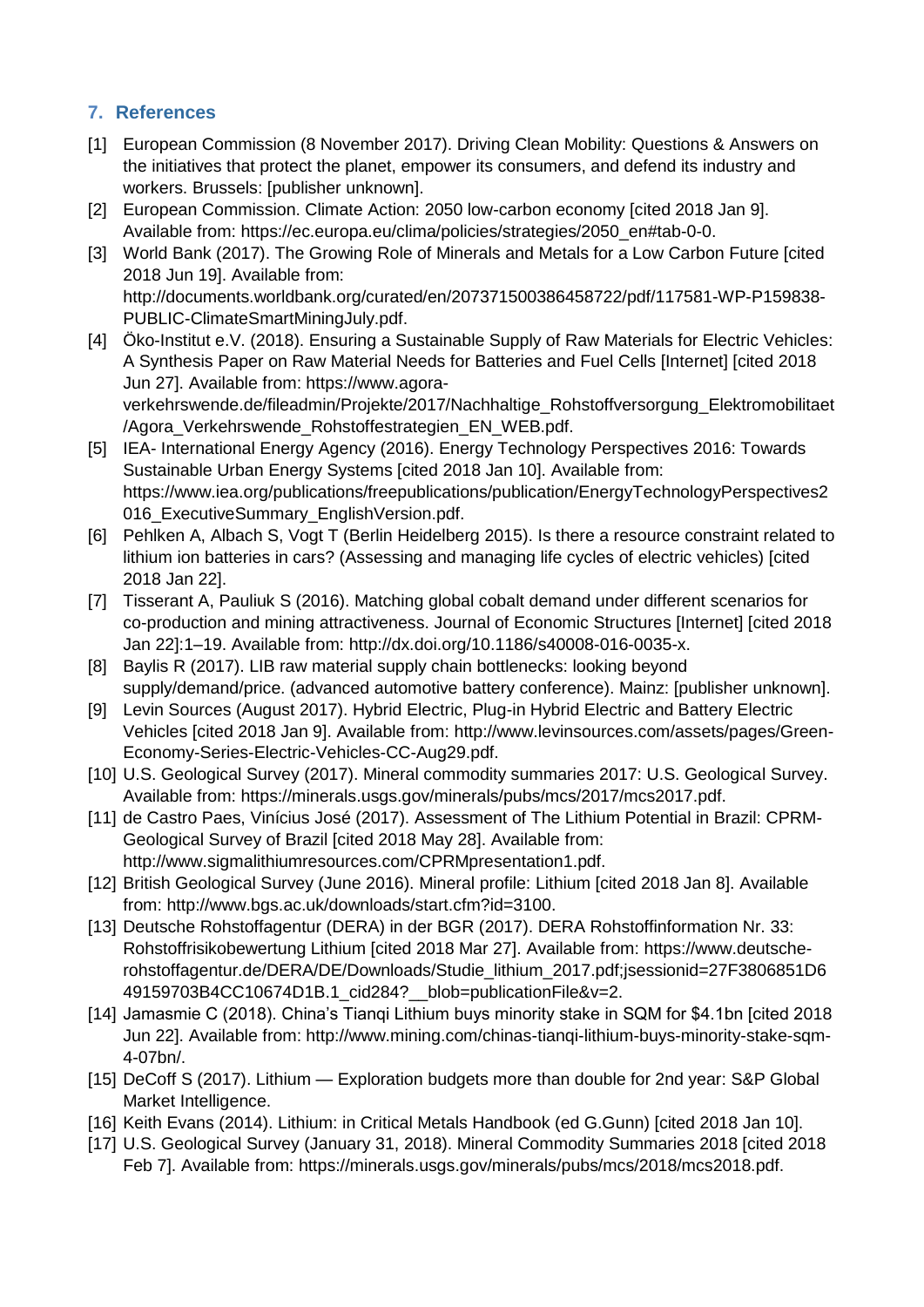- [18] Keliber (2018). Definitive Feasibility Study confirms strong profitability for the Lithium Project [cited 2018 Jul 3]. Available from: https://www.keliber.fi/en/investors/news-releases-andpublications/721403E47E168F32/.
- [19] Manthey N (2018). Sweden to probe for local cobalt and lithium mining [cited 2018 Mar 28]. Available from: https://www.electrive.com/2018/02/17/sweden-probe-local-cobalt-lithiummining/.
- [20] European Lithium. Wolfsberg Lithiumprojekt [cited 2018 Mar 29]. Available from: https://europeanlithium.com/wolfsberg-lithiumprojekt/.
- [21] Zacharakis Z (2017). Der Berg erwacht [cited 2018 May 14]. Available from: https://www.zeit.de/wirtschaft/2017-11/lithium-rohstoff-batterien-elektroautos-erzgebirge.
- [22] Rasilainen K, Eilu P, Ahtola T, et al. (2018). Quantitative assessment of undiscovered resources in lithium–caesium–tantalum pegmatitehosted deposits in Finland: Bulletin 406 Research Report.
- [23] European Commission (2018). Europe on the Move Sustainable Mobility for Europe: safe, connected and clean [cited 2018 May 28]. Available from: https://ec.europa.eu/transport/sites/transport/files/3rd-mobility-pack/com20180293 annex2\_en.pdf.
- [24] European Commission (2018). Report on Raw Materials for Battery Applications: COMMISSION STAFF WORKING DOCUMENT [cited 2018 May 28]. Available from: https://ec.europa.eu/transport/sites/transport/files/3rd-mobility-pack/swd20180245.pdf.
- [25] Umicore. Our recycling process: An internationally recognized process [cited 2018 Jan 8]. Available from: http://pmr.umicore.com/en/batteries/our-recycling-process.
- [26] POSCO (February 2017). POSCO begins lithium production first time in Korea. 6261, Donghaean-ro, Nam-gu, Pohang-si, Gyeongsangbuk-do, Republic of Korea: [publisher unknown].
- [27] Reuters (2018). China puts responsibility for battery recycling on makers of electric vehicles [cited 2018 Mar 28]. Available from: https://www.reuters.com/article/us-china-batteriesrecycling/china-puts-responsibility-for-battery-recycling-on-makers-of-electric-vehiclesidUSKCN1GA0MG.
- [28] Song W-J, Mu B-Z (2017). Migration Behavior of Lithium during Brine Evaporation and KCI Production Plants in Qarhan Salt Lake. Minerals;57.
- [29] Rodrigo A, Vincent J (December 2009). ESTIMATING THE OPPORTUNITY COST OF LITHIUM EXTRACTION IN THE SALAR DE UYUNI, BOLIVIA [cited 2018 Jan 8]. Available from:

https://dukespace.lib.duke.edu/dspace/bitstream/handle/10161/1554/Aguilar,%20Rodrigo\_MP \_2009.pdf.

- [30] Frankel TC, Whoriskey P (2016). Tossed aside in the 'white gold' rush: Indigenous people are left poor as tech world takes lithium from under their feet [cited 2018 Mar 28]. Available from: https://www.washingtonpost.com/graphics/business/batteries/tossed-aside-in-the-lithiumrush/?wpisrc=al\_alert-COMBO-economy%252Bnation.
- [31] PURE ENERGY MINERALS (2017). 21st Century Lithium: Benchmark Q2 Review 2017 [cited 2018 Jan 10]. Available from: http://pureenergyminerals.com/wpcontent/uploads/2017/07/p27-33.pdf.
- [32] Firends of the Earth Europe (February 2013). Lithium Factsheet [cited 2018 Jan 10]. Available from: https://www.foeeurope.org/sites/default/files/publications/13\_factsheet-lithium-gb.pdf.
- [33] European Commission (2009). Best Available Techniques Reference Document for the Management of Waste from the Extractive Industries: Draft [cited 2016 Oct 4]. Available from: http://eippcb.jrc.ec.europa.eu/reference/BREF/mmr\_adopted\_0109.pdf.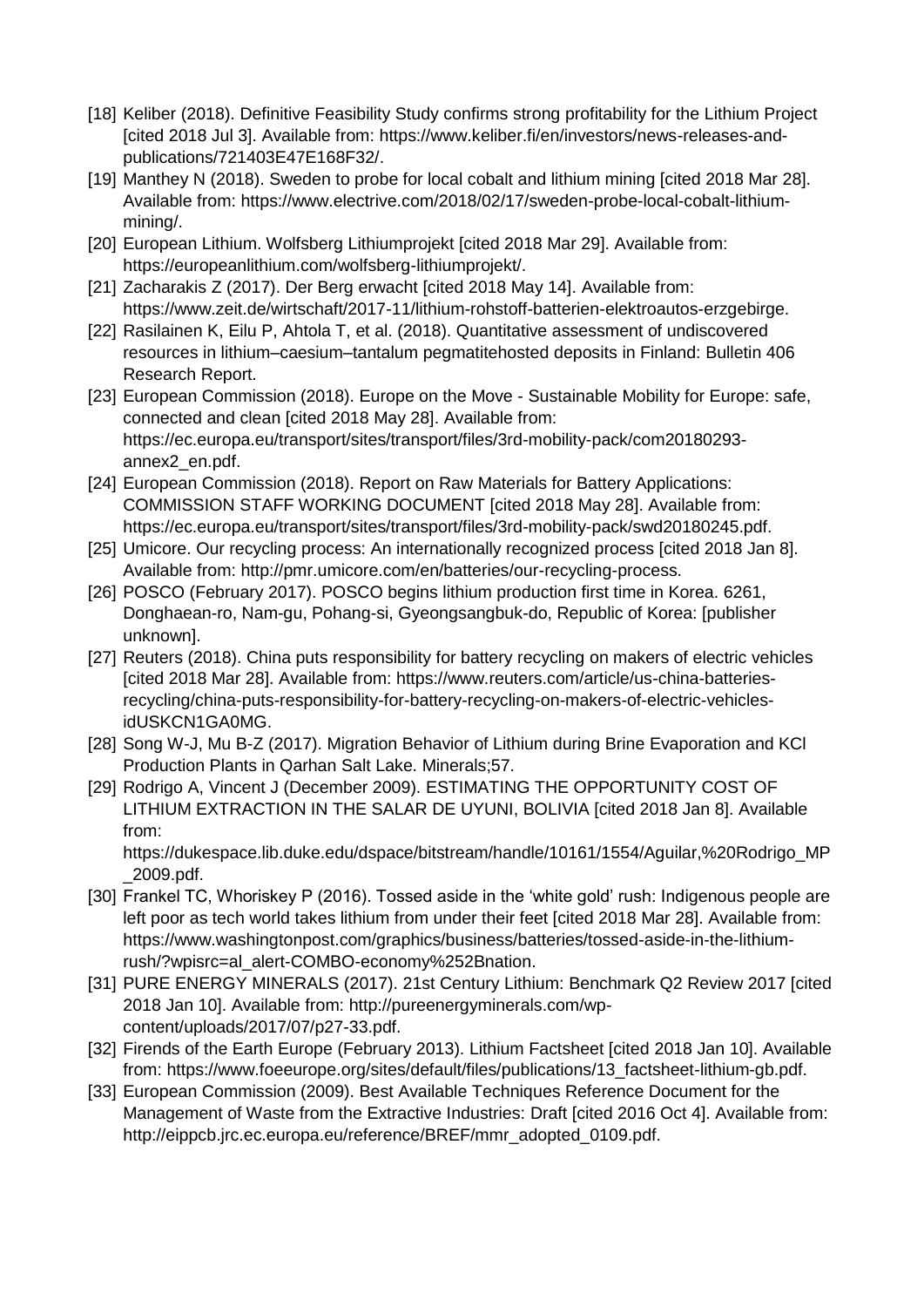- [34] Valdez ,Silvana K., Flores, Horacio R, Orce AM, Kwok LH (2016). Influence of The Evaporation Rate Over Lithium Recovery From Brines. World Journal of Research and Review;3:66–70.
- [35] United Nations Department of Economic and Social Affairs (DESA) & United Nations Economic Commission for Latin America and the Caribbean (10-11 November 2010). Senior Expert Group Meeting on Sustainable Development of Lithium Resources in Latin America: Emerging Issues and Opportunities - Conclusions and Recommendations [cited 2018 Jan 8]. Available from:

https://sustainabledevelopment.un.org/content/documents/Conclusions%20and%20Recomme ndations%20Lithium%20EGM%20-%20English%20-%20Final.pdf.

- [36] Eramet (2018). The development of a lithium project in Argentina [cited 2018 Mar 29]. Available from: http://www.eramet.com/en/lithium.
- [37] International Mining (2017). Enirgi Group first lithium carbonate product from its DXP demonstration plant [cited 2018 Mar 29]. Available from: https://immining.com/2017/05/31/enirgi-group-first-lithium-carbonate-product-dxp-demonstration-plant/.
- [38] Minority Rights Group International (2012). State of the World's Minorities and Indigenous Peoples 2012 - Bolivia [cited 2018 Mar 26]. Available from: http://www.refworld.org/docid/4fedb407c.html.
- [39] Ruiz Leotaud V (2018). Chile and Argentina to lead lithium output growth after 2018 [cited 2018 Mar 26]. Available from: http://www.mining.com/chile-argentina-lead-lithium-outputgrowth-2018/.
- [40] Mazumdaru S (2017). Bolivia's Evo Morales plans lithium mining offensive [cited 2018 Mar 26]. Available from: http://p.dw.com/p/2gh18.
- [41] Facada M (2018). Chinese, European companies compete to invest in Bolivian lithium carbonate plant [cited 2018 Mar 26]. Available from: http://www.indmin.com/Article/3788443/Chinese-European-companies-compete-to-invest-in-Bolivian-lithium-carbonate-plant.html.
- [42] Dettmann A (2018). Abhängigkeit von Lithium wächst [cited 2018 Mar 26]. Available from: https://www.condor.cl/wirtschaft/lithium-suedamerika.
- [43] Chilean Economic Development Agency. Invitation for the Selection Of Specialized Producers to Develop Lithium Value Added Projects in Chile: Creating value from Chile to the world [Internet] [cited 2018 Mar 26]. Available from: https://www.corfo.cl/sites/Satellite;jsessionid=NPjCvSe9zqwHwMp-S26Kvjgnj8uZAGediPvPfGrRVJQHVOHfkcdp!- 1050181950!NONE?blobcol=urldata&blobkey=id&blobtable=MungoBlobs&blobwhere=147516 6329709&ssbinary=true.
- [44] Öko-Institut (October 2017). Strategien für die nachhaltige Rohstoffversorgung der Elektromobilität: Synthesepapier zum Rohstoffbedarf für Batterien und Brennstoffzellen [cited 2018 Jan 8]. Available from: https://www.agoraverkehrswende.de/veroeffentlichungen/strategien-fuer-die-nachhaltige-rohstoffversorgungder-elektromobilitaet/.
- [45] Shedd KB, McCullough EA, Bleiwas DL (2017). Global trends affecting the supply security of cobalt. Mining Engineering:37–42.
- [46] Nurmi P (2017). Battery Metals in Finland.
- [47] Amnesty International (November 2017). TIME TO RECHARGE: CORPORATE ACTION AND INACTION TO TACKLE ABUSES IN THE COBALT SUPPLY CHAIN [cited 2018 Jan 8]. Available from:

https://www.es.amnesty.org/uploads/media/Time\_to\_recharge\_online\_1411.pdf. [48] Glencore (2016). Glencore Annual Report 2016 [cited 2018 Jan 8]. Available from:

http://www.glencore.com/investors/reports-and-results/reports/c/glencore/2016.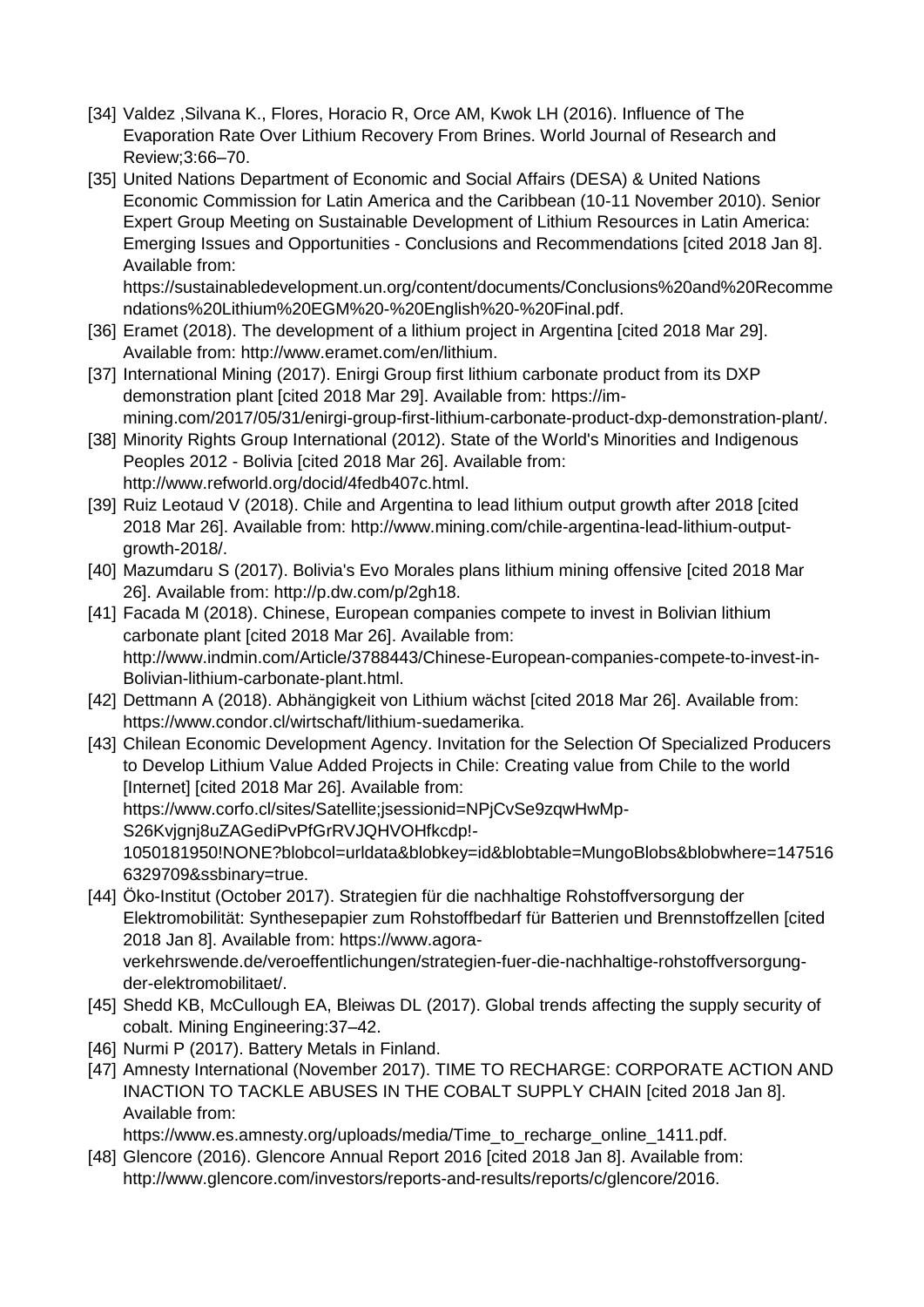- [49] Kay A (2018). 5 Top Cobalt-mining Companies [cited 2018 Apr 5]. Available from: https://investingnews.com/daily/resource-investing/critical-metals-investing/cobaltinvesting/top-cobalt-producing-companies/.
- [50] Giblin M (2017). Cobalt The evolution of production control: S&P Global Market Intelligence.
- [51] Murphy R (2018). DRC cobalt deposits superior to global geologies [cited 2018 May 16]. Available from: https://www.miningreview.com/drc-cobalt-deposits-superior-global-geologiessafer-processing/.
- [52] Minerals4EU (2018). European Minerals Yearbook Data for Cobalt [cited 2018 May 29]. Available from: http://minerals4eu.brgm-rec.fr/m4eu-yearbook/theme\_selection.html.
- [53] British Geological Survey (2018). World Mineral Statistics [cited 2018 Jan 18]. Available from: http://www.bgs.ac.uk/mineralsUK/statistics/wms.cfc?method=listResults&dataType=Productio n&commodity=42&dateFrom=2015&dateTo=2015&country=&agreeToTsAndCs=agreed.
- [54] Mariaan Webb (November 2017). European Cobalt zones in on Slovakia project [cited 2018 Jan 9]. Available from: http://www.miningweekly.com/article/european-cobalt-zones-in-onslovakia-project-2017-11-28/rep\_id:3650.
- [55] European Cobalt. Available from: https://www.europeancobalt.com/.
- [56] Wilson T (December 2017). Glencore to Double Cobalt Output on Electric Vehicle Demand [cited 2018 Jan 9]. Available from: https://www.bloomberg.com/news/articles/2017-12- 12/glencore-to-double-cobalt-output-as-electric-cars-drive-demand.
- [57] Wilson T (October 2017). We'll All Be Relying on Congo to Power Our Electric Cars [cited 2018 Jan 9]. Available from: https://www.bloomberg.com/news/articles/2017-10-26/batteryboom-relies-on-one-african-nation-avoiding-chaos-of-past.
- [58] Wilfried Eckl-Dorna (December 2017). Wettstreit um die weltweiten Kobaltreserven: Rohstoff in der Akku-Herstellung [cited 2018 Jan 9]. Available from: http://www.spiegel.de/wirtschaft/unternehmen/autoindustrie-die-grosse-angst-vor-der-kobaltknappheit-a-1181584.html.
- [59] Lebedeva N, Di Persio F, Boon-Brett L (2017). Lithium ion battery value chain and related opportunities for Europe: JRC Science for Policy Report. (JRC10510) [cited 2018 Jan 9]. Available from:

http://publications.jrc.ec.europa.eu/repository/bitstream/JRC105010/kj1a28534enn.pdf.

- [60] Eckl-Dorna W, Sorge N-V (2017). Diese Firmen wollen Europas erste Gigafactory bauen [cited 2018 May 16]. Available from: http://www.managermagazin.de/unternehmen/autoindustrie/elektroauto-wer-baut-europas-erste-batteriegigafactory-a-1174306.html.
- [61] Giblin M (2017). Cobalt Supercharged as supply chain risk increases: S&P Global Market Intelligence.
- [62] London Metal Exchange (2018). LME Cobalt [cited 2018 May 16]. Available from: https://www.lme.com/en-GB/Metals/Minor-metals/Cobalt#tabIndex=0.
- [63] Al Barazi S, Näher U, Vetter S, et al. Commodity TopNews 53 (2017): Kobalt aus der DR Kongo – Potenziale, Risiken und Bedeutung für den Kobaltmarkt [cited 2018 Jan 22]. Available from: https://www.bgr.bund.de/DE/Gemeinsames/Produkte/Downloads/Commodity\_Top\_News/Roh stoffwirtschaft/53\_kobalt-aus-der-dr-kongo.pdf?\_\_blob=publicationFile&v=10.
- [64] World Bank (2017). The World Bank in DRC [cited 2018 May 26]. Available from: http://www.worldbank.org/en/country/drc/overview.
- [65] Industriall Global Union (2018). Report of the Fact-Finding Mission to the Democratic Republic of Congo: Testimonies of Mineworkers from Kamoto copper - cobalt (KCC) and Mutanda copper mine (MUMI) [cited 2018 May 29]. Available from: http://www.industriall-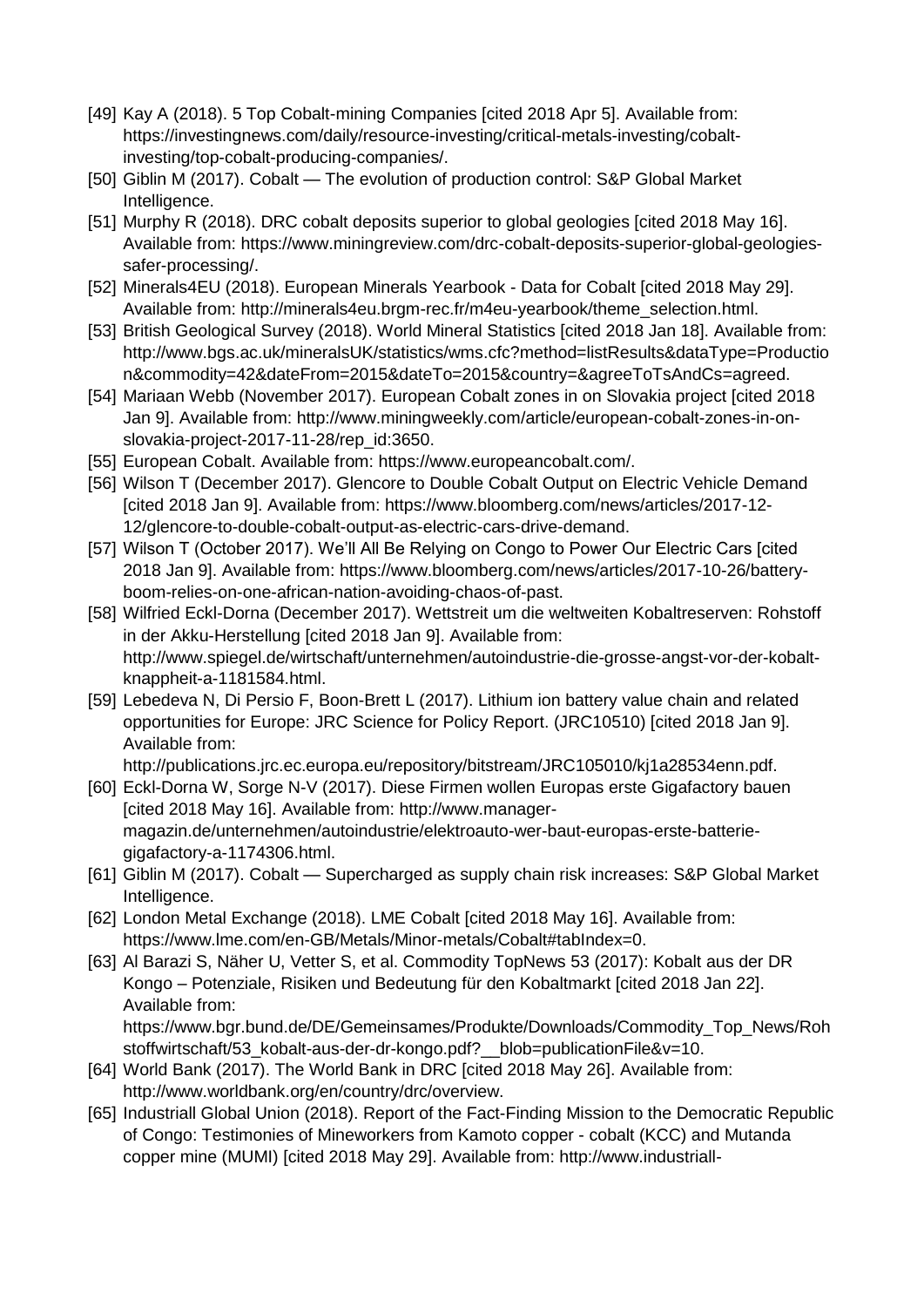union.org/sites/default/files/uploads/documents/2018/DRC/industriall\_global\_unions\_report\_of fact-finding mission to drc 14-03-2018.pdf.

- [66] Frankel TC (2018). The hidden costs of cobalt mining [cited 2018 Apr 5]. Available from: https://www.washingtonpost.com/news/in-sight/wp/2018/02/28/the-cost-ofcobalt/?utm\_term=.7824d9e733cd.
- [67] World Bank (2018). World Governance Indicators [cited 2018 May 23]. Available from: http://info.worldbank.org/governance/wgi/#home.
- [68] Runge J, Nguepjouo D (2018). STRADE Country case studies: Rwanda and Democratic Republic of Congo [cited 2018 Jun 28]. Available from: http://www.stradeproject.eu/fileadmin/user\_upload/pdf/STRADE\_country\_case\_studies\_Rwan da\_DRC.pdf.
- [69] Amnesty International (2016). This is what we die for [cited 2018 Jan 8]. Available from: https://www.amnesty.org/download/Documents/IOR3056702017ENGLISH.PDF.
- [70] Amnesty International (2017). Time to recharge: Corporate Action and Inaction to Tackle Abuses in the Cobalt Supply Chain [cited 2018 Jan 8]. Available from: https://www.amnestyusa.org/wp-content/uploads/2017/11/Time-to-recharge-online-1411.pdf.
- [71] Lee B (2017). Due Diligence Practices of Responsible Cobalt Supply Chain & DRC's Community Intervention [cited 2018 Jun 28]. Available from: http://stradeproject.eu/fileadmin/user\_upload/pdf/LEE\_Due\_Diligence\_Practices\_of\_Responsi ble Cobalt Supply Chain.pdf.
- [72] Petroff A (2018). Carmakers and big tech struggle to keep batteries free from child labor [cited 2018 May 23]. Available from: http://money.cnn.com/2018/05/01/technology/cobalt-congochild-labor-car-smartphone-batteries/index.html.
- [73] Carstens J (2017). The artisanal and small-scale mining (ASM) sector and its importance for EU cooperation with resource-rich developing and emerging countries: Policy Brief 09/2017 [cited 2018 Jun 28]. Available from:

http://www.stradeproject.eu/fileadmin/user\_upload/pdf/STRADE\_PB09-2017\_ASM\_and\_EUcooperation.pdf.

- [74] Pegg D (21 December 2017). Paradise Papers prompt criminal complaint against Glencore [cited 2018 Jan 9]. Available from: https://www.theguardian.com/business/2017/dec/21/paradise-papers-prompt-criminalcomplaint-against-glencore.
- [75] Wilson T (2018). Glencore Goes From Crisis to Crisis With Possible Bribery Probe [cited 2018] May 23]. Available from: https://www.bloomberg.com/news/articles/2018-05-21/glencore-goesfrom-crisis-to-crisis-with-possible-bribery-probe.
- [76] Roberts S, Gunn G (2013). Cobalt. In: Gunn G, editor Critical Metals Handbook; p. 122–149.
- [77] Rentz O, Martel C (1998). Analyse der Schwermetallströme in Steinkohlefeuerungen: Einfluß der Kohlesorte und des Lastzustandes [cited 2018 Apr 5].
- [78] Ikenaka Y, Nakayama SMM, Muzandu K, et al. (2010). Heavy metal contamination of soil and sediment in Zambia. African Journal of Environmental Science and Technology;4.
- [79] Bellona Foundation (2010). Environmental Challenges in the Arctic Norilsk Nickel: The Soviet Legacy of Industrial Pollution. [place unknown]: [publisher unknown].
- [80] Pure Earth Blacksmith Institute (2007). Top 10 Most Polluted Places Norilsk, Russia [cited 2018 Apr 5]. Available from: http://www.worstpolluted.org/projects\_reports/display/43.
- [81] Digges C (2017). Does Norilsk Nickel deserve to be Russia's environmental gold standard? [cited 2018 Jun 25]. Available from: http://bellona.org/news/industrial-pollution/2017-03-whathas-norilsk-nickel-done-to-make-itself-russias-environmental-gold-standard.
- [82] Interros (2016). Norilsk Nickel Receives an Environmental Award for the Closure of a Plant in Norilsk [cited 2018 Jun 28]. Available from: http://www.interros.ru/en/press/news/norilsknickel-receives-an-environmental-award-for-the-closure-of-a-plant-in-norilsk/.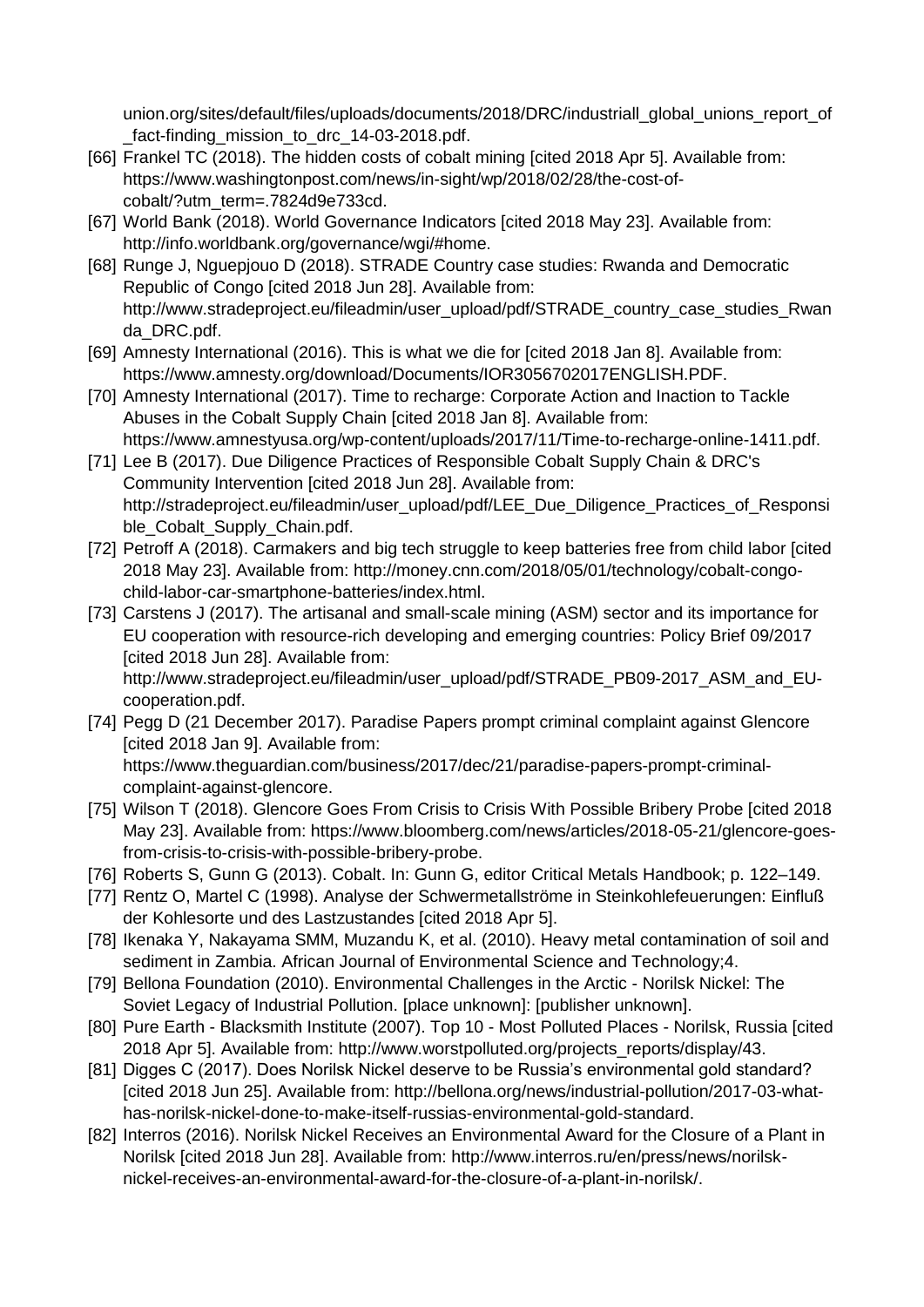- [83] Heinritzi J (2018). Russlands Umweltaktie [cited 2018 Jun 25]. Available from: https://www.focus.de/finanzen/money-magazin/norilsk-nickel-russlandsumweltaktie\_id\_8531528.html.
- [84] Cobalt Institute (2018). Ores Containing Cobalt [cited 2018 May 4]. Available from: https://www.cobaltinstitute.org/ores-containing-cobalt.html.
- [85] Miller KA, Thompson KF, Johnston P, et al. (2018). An Overview of Seabed Mining Including the Current State of Development, Environmental Impacts, and Knowledge Gaps. Frontiers in Marine Science:1–24.
- [86] Marex (2018). World's First Deepsea Mining Support Vessel Launched [cited 2018 May 29]. Available from: https://www.maritime-executive.com/article/world-s-first-deepsea-miningsupport-vessel-launched#gs.xjCKRmw.
- [87] Japan Times (2018). Japan successfully undertakes large-scale deep-sea mineral extraction [cited 2018 May 29]. Available from: https://www.japantimes.co.jp/news/2017/09/26/national/japan-successfully-undertakes-largescale-deep-sea-mineral-extraction/.
- [88] Sieff K (2017). A new frontier for diamond mining: The ocean [cited 2018 Jun 28]. Available from: https://www.washingtonpost.com/world/africa/a-new-frontier-for-diamond-mining-theocean/2017/07/01/a04d5fbe-0e40-4508-894db3456a28f24c\_story.html?noredirect=on&utm\_term=.0231b0dc1bb3.
- [89] Misereor (2016). Deep Seabed Mining Treasure chest or another Pandora's box? In focus: the Pacific [cited 2018 May 4]. Available from: https://www.misereor.org/fileadmin/user\_upload/misereor\_org/Publications/englisch/studydeep-seabed-mining-pacific.pdf.
- [90] Hunter J, Singh P, Aguon J (2018). Broadening Common Heritage: Addressing Gaps in the Deep Sea Mining Regulatory Regime [cited 2018 May 29]. Available from: http://harvardelr.com/2018/04/16/broadening-common-heritage/.
- [91] Davidson H, Doherty B (2017). Troubled Papua New Guinea deep-sea mine faces environmental challenge: Community groups accuse PNG government of keeping documents for its approval under wraps [cited 2018 May 29]. Available from: https://www.theguardian.com/world/2017/dec/12/troubled-papua-new-guinea-deep-sea-minefaces-environmental-challenge.
- [92] European Parliament (2018). International ocean governance: an agenda for the future of our oceans in the context of the 2030 Sustainable Development Goals [cited 2018 May 29]. Available from: http://www.europarl.europa.eu/sides/getDoc.do?pubRef=- //EP//NONSGML+TA+P8-TA-2018-0004+0+DOC+PDF+V0//EN.
- [93] Ardron JA, Ruhl HA, Jones DO (2018). Incorporating transparency into the governance of deep-seabed mining in the Area beyond national jurisdiction. Marine Policy:58–66.
- [94] Ginzky H, Damian H-P (2017). Bergbau am Tiefseeboden Standards und Verfahren für einen effektiven Schutz der Umwelt". Zeitschrift für Umweltrecht.
- [95] Seas at Risk (2017). Submission to the consultation on the International Seabed Authority Draft Regulations on Exploitation of Mineral Resources in the Area [cited 2018 May 29]. Available from: http://www.seas-at-risk.org/images/pdf/publications/2017-12-20- DeepSeaMining-SARSubmissiononDrafExploitationRegulationsISA.pdf.
- [96] EIP on Raw Materials (2018). Deep-sea mining [cited 2018 Jun 28]. Available from: https://ec.europa.eu/growth/tools-databases/eip-raw-materials/en/nature-commitments/4 deep-sea-mining.
- [97] Bundesministerium für Wirtschaft und Energie (2017). Maritime Agenda 2025. Für die Zukunft des maritimen Wirtschaftsstandortes Deutschland. [cited 2018 May 29]. Available from: https://www.bmwi.de/Redaktion/DE/Publikationen/Wirtschaft/maritime-agenda-2025.pdf?\_\_blob=publicationFile&v=6.